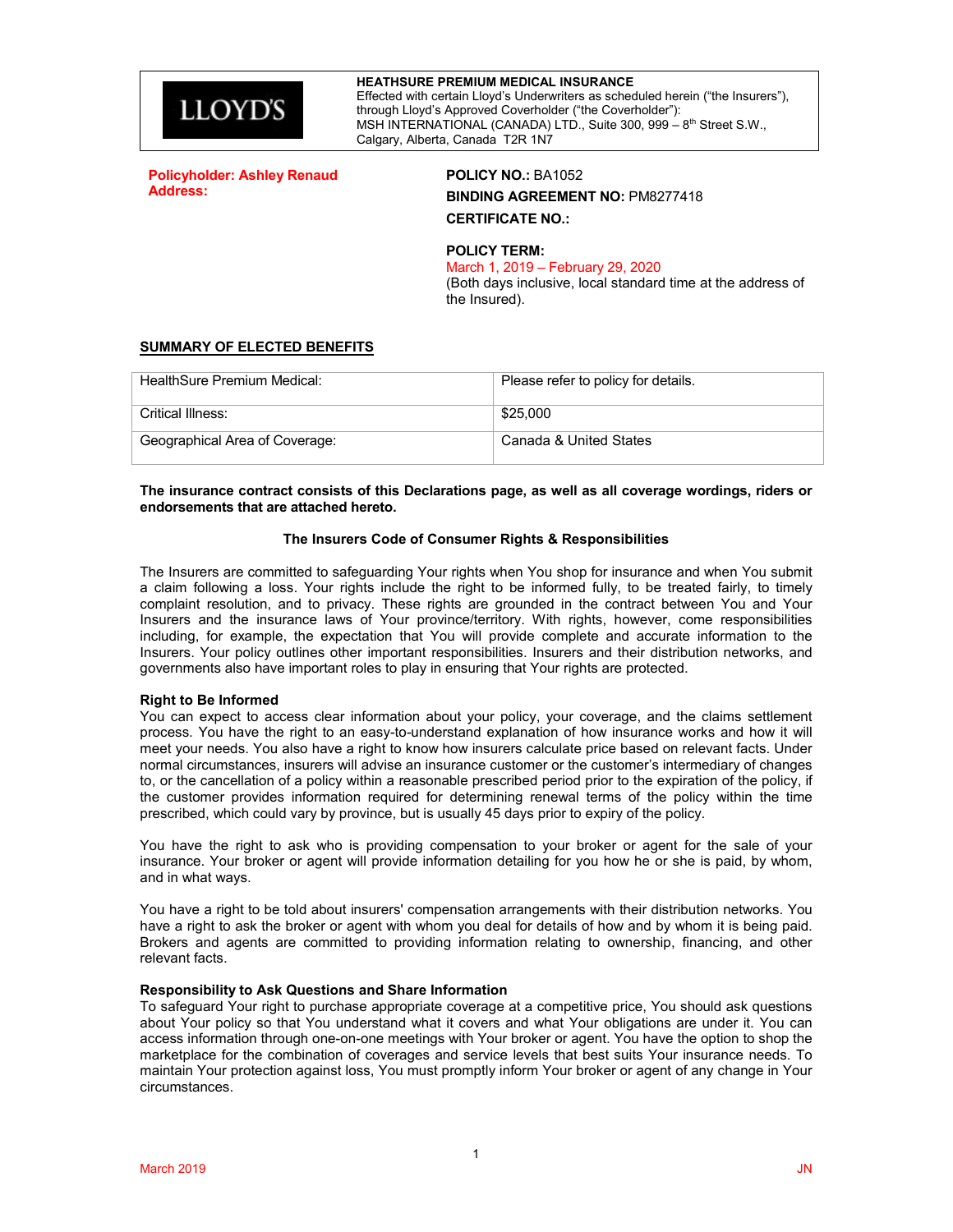#### **Right to Complaint Resolution**

Insurers, their brokers and agents are committed to high standards of customer service. If you have a complaint about the service you have received, you have a right to access Lloyd's Underwriters' complaint resolution process for Canada. Your agent or broker can provide you with information about how you can ensure that your complaint is heard and promptly handled. Consumers may also contact their respective provincial insurance regulator for information. Lloyd's is a member of an independent complaint resolution office, the General Insurance OmbudService (www.giocanada.org).

#### **Responsibility to Resolve Disputes**

You should always enter into the dispute resolution process in good faith, provide required information in a timely manner, and remain open to recommendations made by independent observers as part of that process.

#### **Right to Professional Service**

You have the right to deal with insurance professionals who exhibit a high ethical standard, which includes acting with honesty, integrity, fairness and skill. Brokers and agents must exhibit extensive knowledge of the product, its coverages and its limitations in order to best serve You.

#### **Right to Privacy**

Because it is important for You to disclose any and all information required by an Insurer to provide the insurance coverage that best suits You, You have the right to know that your information will be used for the purpose set out in the privacy statement made available to you by your broker, agent or insurance representative. This information will not be disclosed to anyone except as permitted by law. You should know that the Insurers are subject to Canada's privacy laws with respect to their business in Canada.

10/12 LSW1565C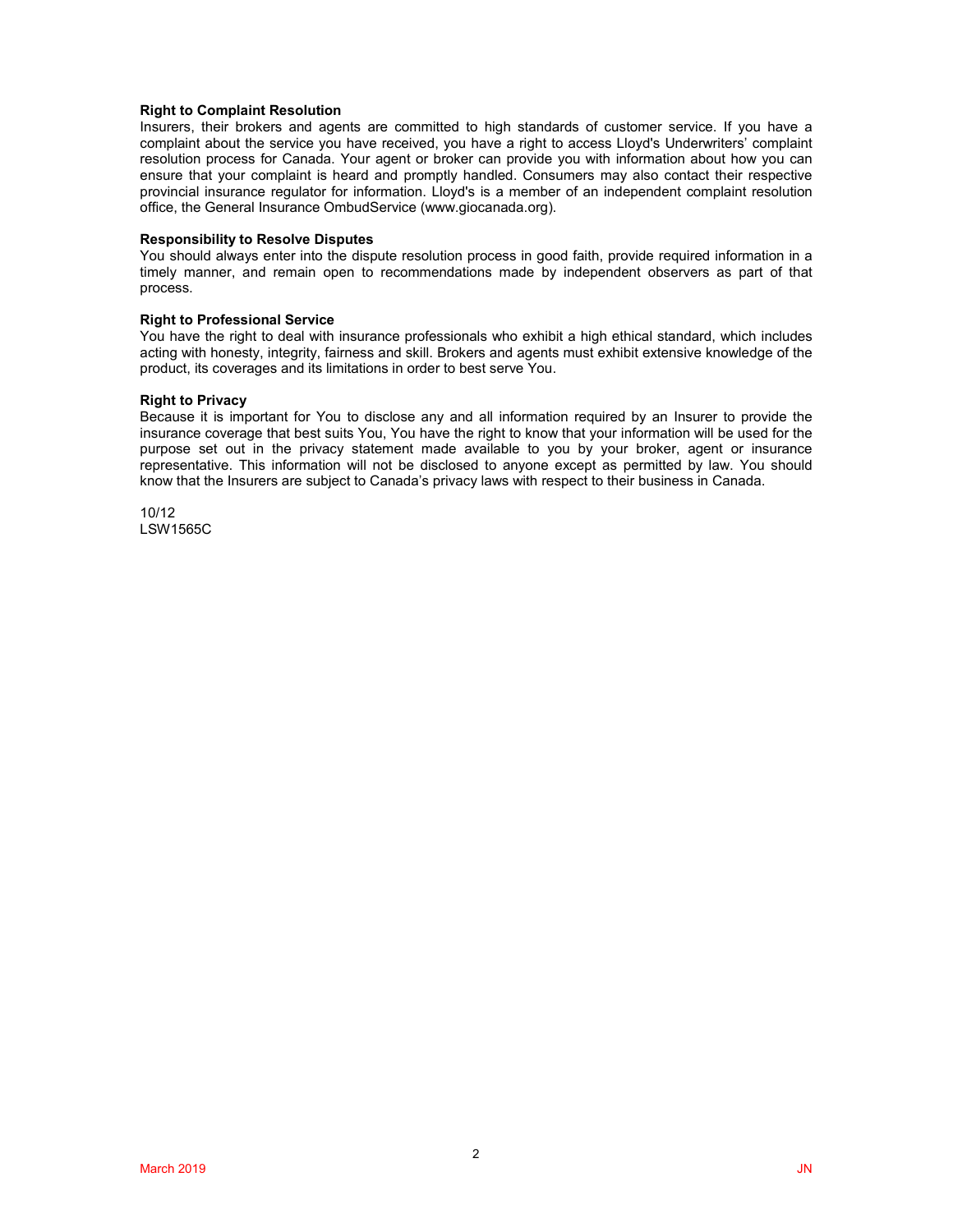## **LLOYD'S UNDERWRITERS' POLICYHOLDERS' COMPLAINT PROTOCOL**

Lloyd's strives to enhance your customer experience with us through superior service and innovative insurance products.

We have developed a formal complaint handling protocol in accordance with the Insurance Companies Act of Canada to ensure your concerns as our valued customer are addressed expeditiously by our representatives. This protocol will assist you in understanding the steps we will undertake to help resolve any dispute which may arise with our product or service. All complaints will be handled in a professional manner. All complaints will be investigated, acted upon, and responded to in writing or by telephone by a Lloyd's representative promptly after the receipt of the complaint. If you are not satisfied with our products or services, you can take the following steps to address the issue:

- Firstly, please contact the broker who arranged the insurance on your behalf about your concerns so that he or she may have the opportunity to help resolve the situation.
- If your broker is unable to help resolve your concerns, we ask that you provide us in writing an outline of your complaint along with the name of your broker and your policy number.

Please forward your complaint to:

### **Lloyd's Underwriters**

Attention: Complaints Officer

1155 rue Metcalfe, Suite 2220, Montréal (Québec) H3B 2V6

Tel: 1-877-455-6937Fax: (514) 861-0470

Email: [lineage@lloyds.ca](mailto:lineage@lloyds.ca)

Your complaint will be directed to the appropriate business contact for handling. They will write to you within two business days to acknowledge receipt of your complaint and to let you know when you can expect a full response. If need be, we will also engage internal staff in Lloyd's Policyholder and Market Assistance Department in London, England, who will respond directly to you, and in the last stages, they will issue a final letter of position on your complaint.

In the event that your concerns are still not addressed to your satisfaction, you have the right to continue your pursuit to have your complaint reviewed by the following organizations:

**General Insurance OmbudService (GIO)** assists in the resolution of conflicts between insurance customers and their insurance companies. The GIO can be reached at:

Toll free number: 1-877-225-0446

www.giocanada.org

### **For Québec clients:**

**Autorité des marchés financiers (AMF)**. The regulation of insurance companies in Québec is administered by the AMF. If you remain dissatisfied with the manner in which your complaint has been handled, or with the results of the complaint protocol, you may send your complaint to the AMF who will study your file and who may recommend mediation, if it deems this action appropriate and if both parties agree to it. The AMF can be reached at:

Toll Free: 1-877-525-0337 Québec: (418) 525-0337 Montréal: (514) 395-0311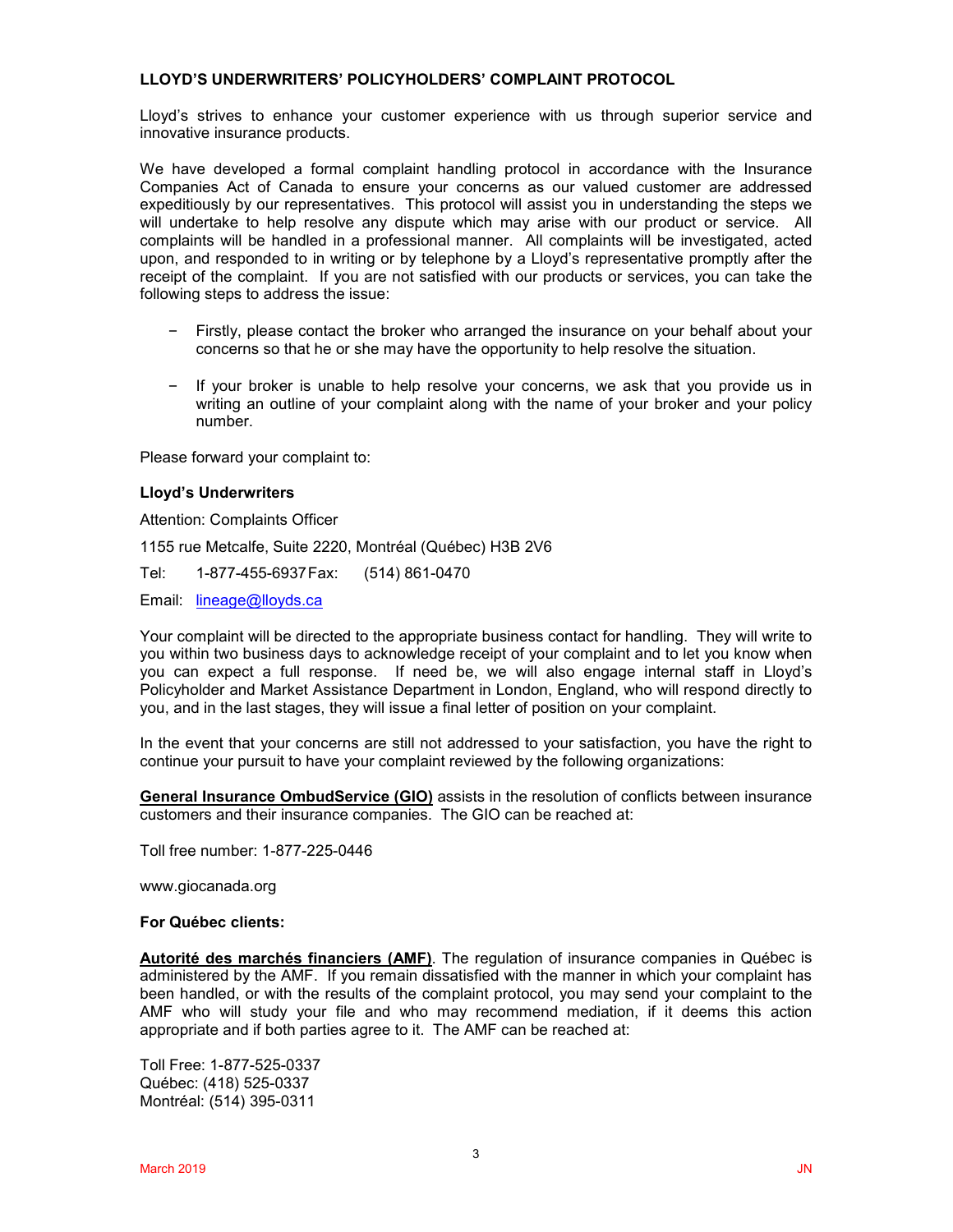www.lautorite.qc.ca

If you have a complaint specifically about Lloyd's Underwriters' complaints handing procedures you may contact the Financial Consumer Agency of Canada (FCAC).

**Financial Consumer Agency of Canada (FCAC)** provides consumers with accurate and objective information about financial products and services, and informs Canadians of their rights and responsibilities when dealing with financial institutions. FCAC also ensures compliance with the federal consumer protection laws that apply to bank and federally incorporated trust, loan and insurance companies. The FCAC does not get involved in individual disputes. The FCAC can be reached at:

427 Laurier Avenue West, 6<sup>th</sup> Floor, Ottawa ON K1R 1B9

Service in English: 1-866-461-FCAC (3222) Service in French: 1-866-461-ACFC (2232)

www.fcac-acfc.gc.ca

07/12 LSW1542E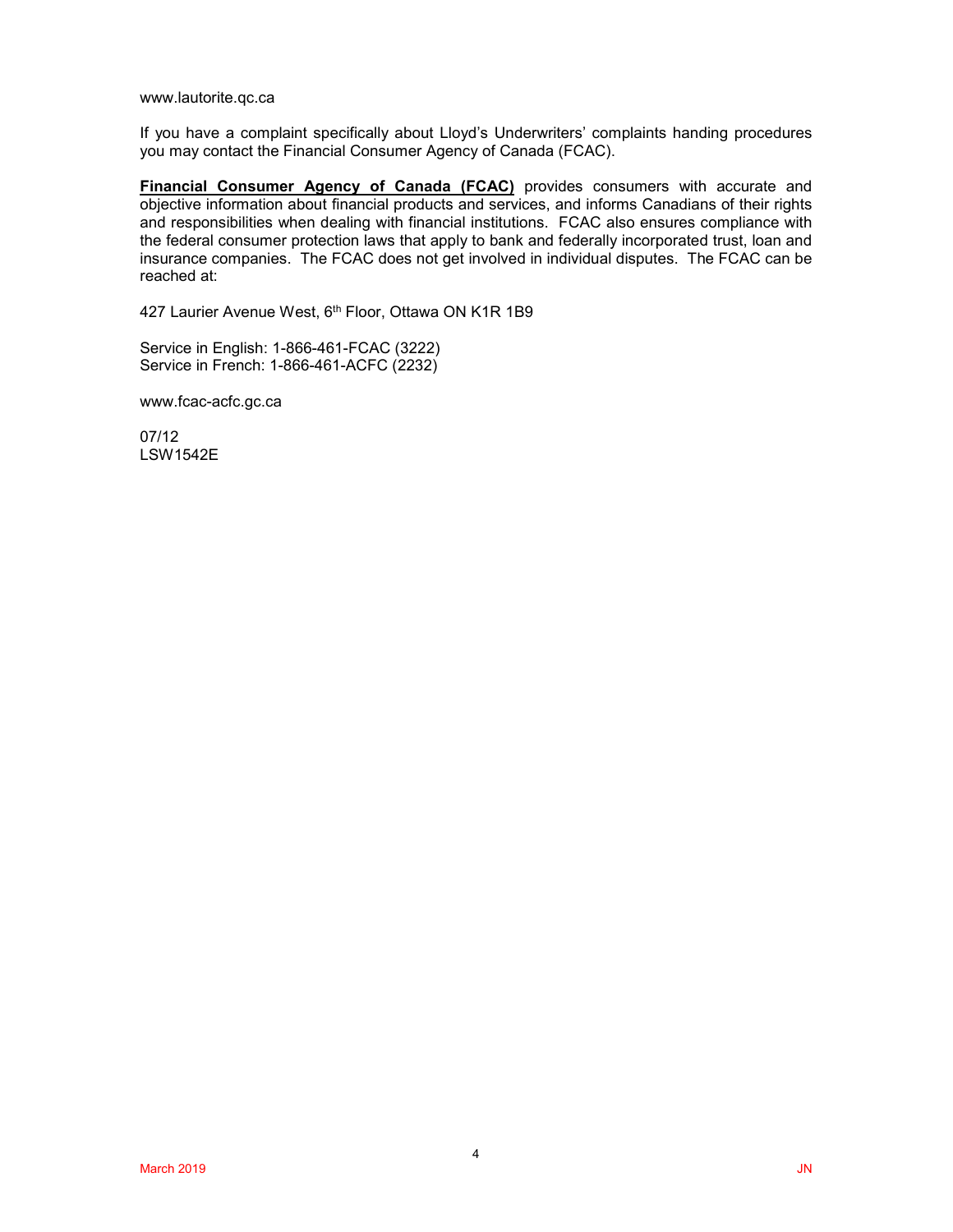### **NOTICE CONCERNING PERSONAL INFORMATION**

### **How we use your information**

By purchasing insurance from certain underwriters at Lloyd's, London ("Lloyd's"), a customer provides Lloyd's with his or her consent to the collection, use and disclosure of personal information, including that previously collected, for the following purposes:

- The communication with Lloyd's policyholders
- The underwriting of policies
- The evaluation of claims
- The detection and prevention of fraud
- The analysis of business results
- Purposes required or authorized by law

### **What personal information we collect about you**

We collect, process and store the following personal information about you:

- Name
- Address including postcode and country
- Policy number
- Claim number
- Credit card details
- Bank account details

We also collect information about you when you visit www.lloyds.com. Further details can be found on our online Privacy & Cookies policy at [http://www.lloyds.com/common/privacy-and](http://www.lloyds.com/common/privacy-and-cookies-statement)[cookies-statement.](http://www.lloyds.com/common/privacy-and-cookies-statement)

We will not use your personal information for marketing purposes and we will not sell your personal information to anybody.

### **Who we disclose your information to**

For the purposes identified, personal information may be disclosed to Lloyd's related or affiliated organizations or companies, their agents/mandataires, and to certain non-related or unaffiliated organizations or companies, including service providers. These entities may be located outside Canada therefore a customer's information may be processed in a foreign jurisdiction (the United Kingdom and the European Union) and there information may be accessible to law enforcement and national security authorities of the jurisdiction.

### **How to access your information and/or contact us**

To access and request correction or deletion of your information or to obtain written information about Lloyd's policies and practices in respect of services providers located outside Canada, please contact the Ombudsman at [info@lloyds.ca](mailto:info@lloyds.ca) who will also answer customer's questions about the collection, use, disclosure or storage of their personal information by such Lloyd's service providers.

Further information about Lloyd's personal information protection policy may be obtained from the customer's broker or by contacting Lloyd's on: 514 861 8361, 1 877 455 6937, or through [info@lloyds.ca](mailto:info@lloyds.ca)

12/13 LSW1543A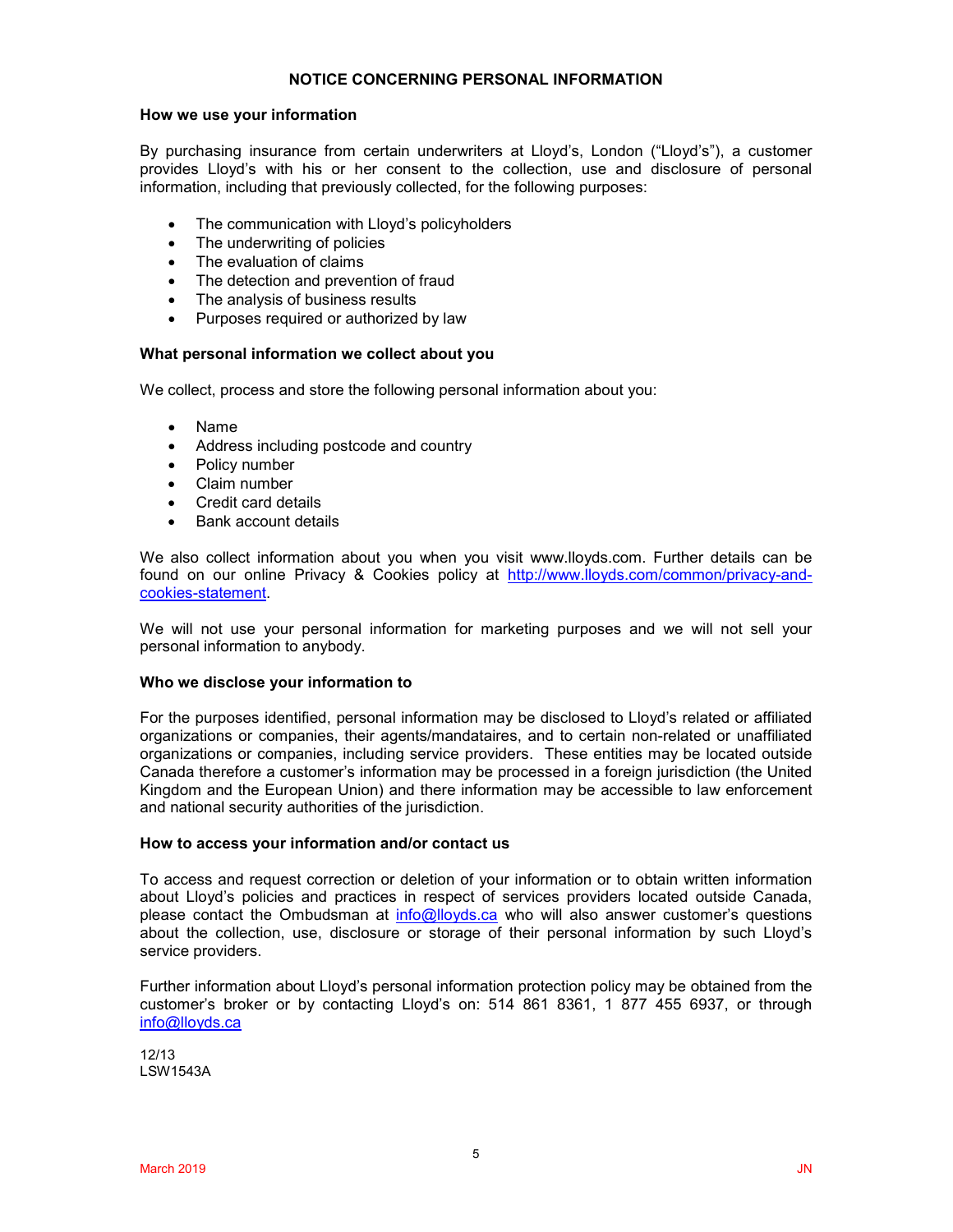### **INSURER'S LIABILITY**

## **(Re)insurer's liability several not joint**

The liability of a (re)insurer under this contract is several and not joint with other (re)insurers party to this contract. A (re)insurer is liable only for the proportion of liability it has underwritten. A (re)insurer is not jointly liable for the proportion of liability underwritten by any other (re)insurer. Nor is a (re)insurer otherwise responsible for any liability of any other (re)insurer that may underwrite this contract.

The proportion of liability under this contract underwritten by a (re)insurer (or, in the case of a Lloyd's syndicate, the total of the proportions underwritten by all the members of the syndicate taken together) is shown next to its stamp. This is subject always to the provision concerning "signing" below.

In the case of a Lloyd's syndicate, each member of the syndicate (rather than the syndicate itself) is a (re)insurer. Each member has underwritten a proportion of the total shown for the syndicate (that total itself being the total of the proportions underwritten by all the members of the syndicate taken together). The liability of each member of the syndicate is several and not joint with other members. A member is liable only for that member's proportion. A member is not jointly liable for any other member's proportion. Nor is any member otherwise responsible for any liability of any other (re)insurer that may underwrite this contract. The business address of each member is Lloyd's, One Lime Street, London EC3M 7HA. The identity of each member of a Lloyd's syndicate and their respective proportion may be obtained by writing to Market Services, Lloyd's, at the above address or by emailing Market Services, Lloyd's at [enquiries@lloyds.com.](mailto:enquiries@lloyds.com)

## **Proportion of liability**

Unless there is "signing" (see below), the proportion of liability under this contract underwritten by each (re)insurer (or, in the case of a Lloyd's syndicate, the total of the proportions underwritten by all the members of the syndicate taken together) is shown next to its stamp and is referred to as its "written line".

Where this contract permits, written lines, or certain written lines, may be adjusted ("signed"). In that case a schedule is to be appended to this contract to show the definitive proportion of liability under this contract underwritten by each (re)insurer (or, in the case of a Lloyd's syndicate, the total of the proportions underwritten by all the members of the syndicate taken together). A definitive proportion (or, in the case of a Lloyd's syndicate, the total of the proportions underwritten by all the members of a Lloyd's syndicate taken together) is referred to as a "signed line". The signed lines shown in the schedule will prevail over the written lines unless a proven error in calculation has occurred.

Although reference is made at various points in this clause to "this contract" in the singular, where the circumstances so require this should be read as a reference to contracts in the plural.

LMA3333 *(amended)*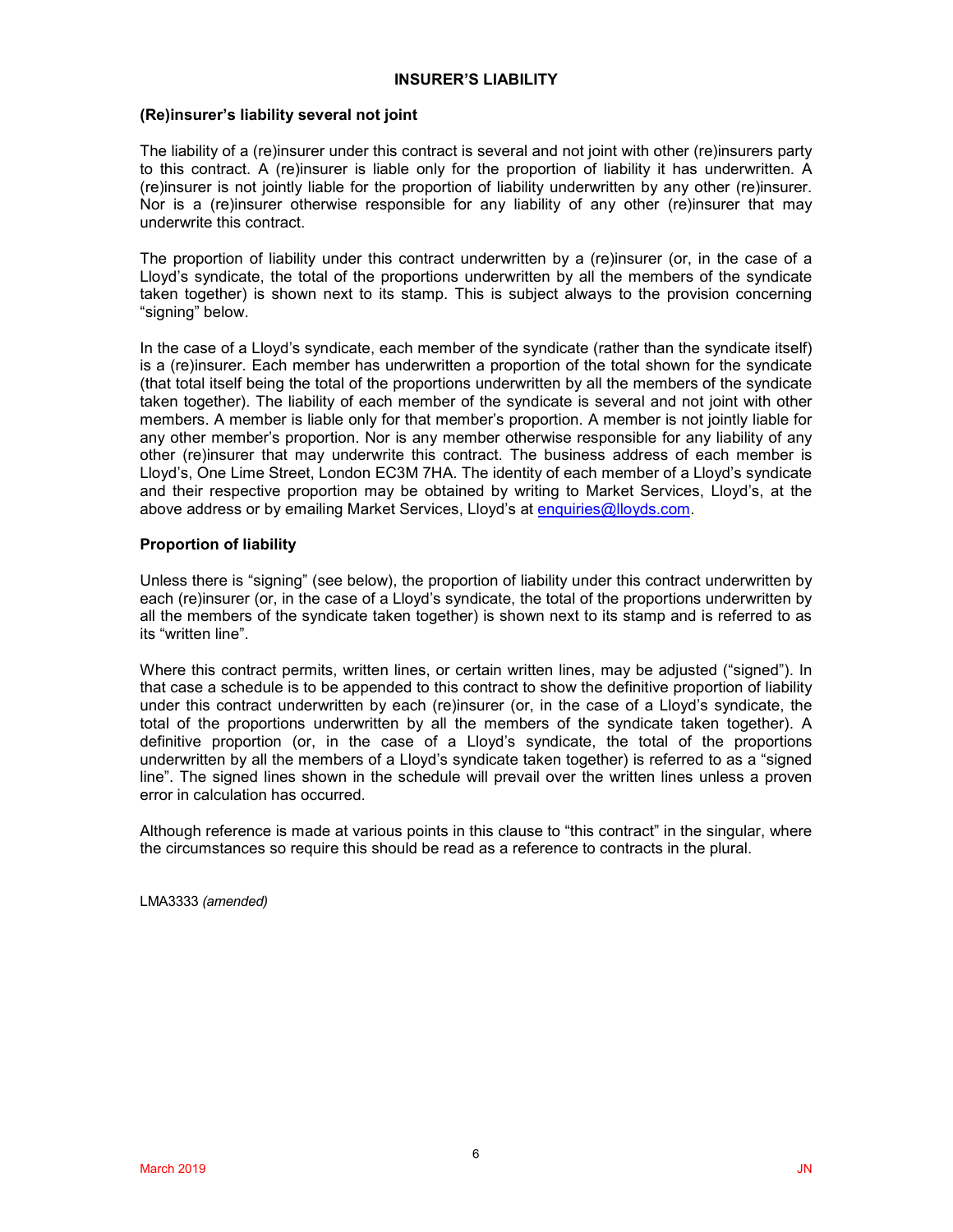### **PREMIUM PAYMENT CLAUSE**

The Insured undertakes that premium will be paid monthly to Underwriters within 30 days of month end in respect of each declaration.

If the premium due under this policy has not been so paid to Underwriters by the 60th day from the inception of this policy (and, in respect of instalment premiums, by the date they are due) Underwriters shall have the right to cancel this policy by notifying the Insured via the broker in writing. In the event of cancellation, premium is due to Underwriters on a pro rata basis for the period that Underwriters are on risk but the full policy premium shall be payable to Underwriters in the event of a loss or occurrence prior to the date of termination which gives rise to a valid claim under this policy.

It is agreed that Underwriters shall give not less than 30 days prior notice of cancellation to the Insured via the Coverholder. If premium due is paid in full to Underwriters before the notice period expires, notice of cancellation shall automatically be revoked. If not, the policy shall automatically terminate at the end of the notice period.

Unless otherwise agreed, the Leading Underwriter (and Agreement Parties if appropriate) are authorised to exercise rights under this clause on their own behalf and on behalf of all Underwriters participating in this contract.

If any provision of this clause is found by any court or administrative body of competent jurisdiction to be invalid or unenforceable, such invalidity or unenforceability will not affect the other provisions of this clause which will remain in full force and effect.

Where the premium is to be paid through a London Market Bureau, payment to Underwriters will be deemed to occur on the day of delivery of a premium advice note to the Bureau.

11/01 LSW3000 *(amended)*

### **SERVICE OF SUIT CLAUSE (CANADA) (Action against Insurer)**

In any action to enforce the obligations of the Underwriters they can be designated or named as "Lloyd's Underwriters" and such designation shall be binding on the Underwriters as if they had each been individually named as defendant. Service of such proceedings may validly be made upon the Attorney In Fact in Canada for Lloyd's Underwriters, whose address for such service is 1155, rue Metcalfe, Suite 1540, Montreal, Quebec, H3B 2V6.

LMA5028 10/08/06 Form approved by Lloyd's Market Association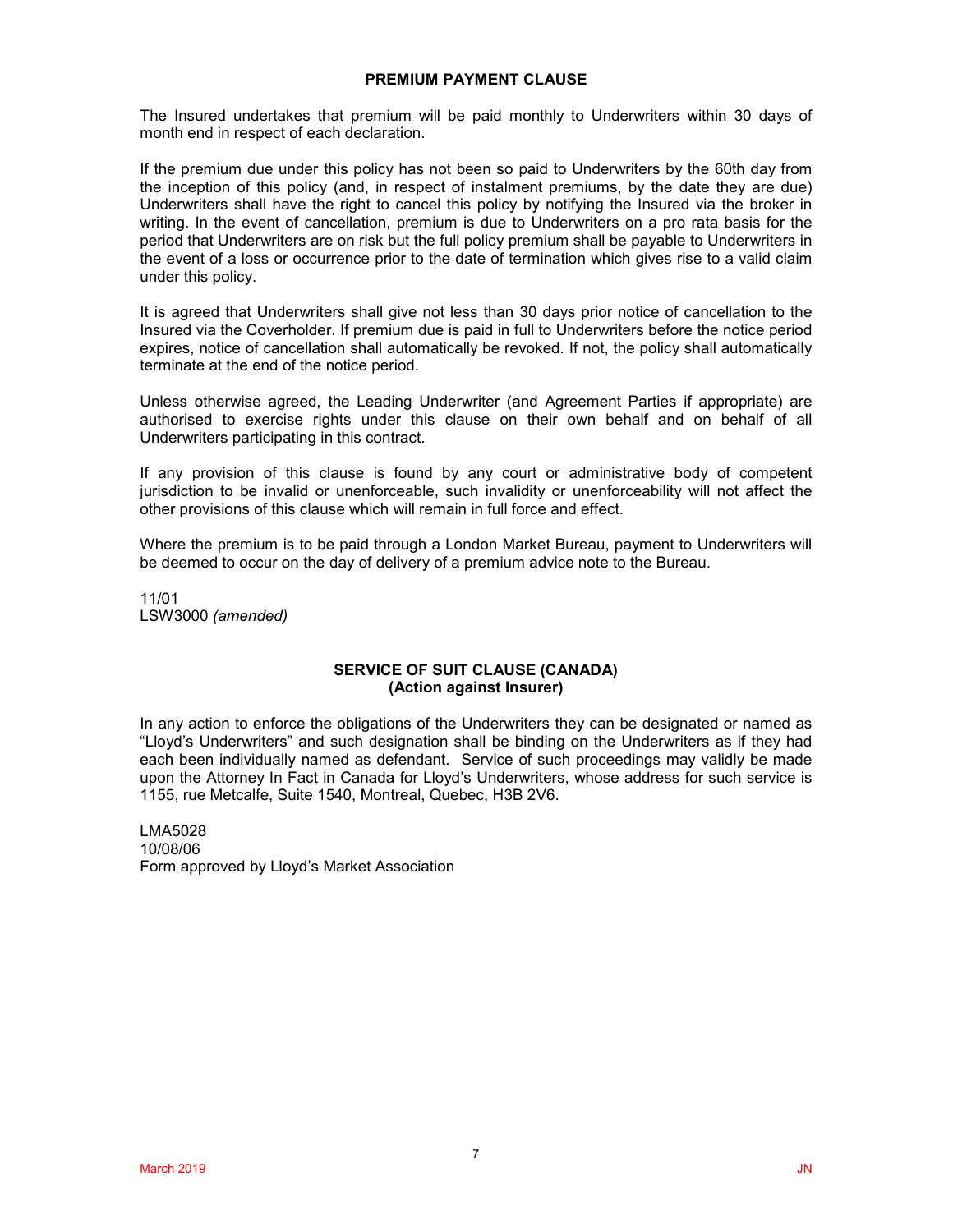### **INTENTION FOR AIF TO BIND CLAUSE**

Whereas Lloyd's Underwriters have been granted an order to insure in Canada risks under the Insurance Companies Act (Canada) and are registered in all provinces and territories in Canada to carry on insurance business under the laws of these jurisdictions or to transact insurance in these jurisdictions.

And whereas applicants for insurance coverage in respect of risks located in Canada and Canadian Cedants wish that Lloyd's insurance and reinsurance coverage be provided in a manner that requires Lloyd's Underwriters to vest assets in trust in respect of their risks pursuant to the Insurance Companies Act (Canada);

- a) This contract shall be in force and shall be the governing contract pending the decision by Lloyd's Underwriters' attorney and chief agent in Canada (the "AIF") to confirm coverage in accordance with both the terms and conditions set out in this contract and applicable Canadian law;
- b) The AIF shall confirm Lloyd's Underwriters' coverage by signing in Canada a policy that will contain the terms and conditions set out in this contract (the "Canadian Policy"), and by communicating from Canada the issuance of that policy to the policyholder or its broker;
- c) This contract shall cease to have effect upon the communication by the AIF from Canada of the Canadian Policy to the policyholder or his broker, and the Canadian Policy will replace and supersede this contract.

LMA5180 01 November 2011

## **INSTITUTE CYBER ATTACK EXCLUSION CLAUSE**

- 1.1 Subject only to clause 1.2 below, in no case shall this insurance cover loss damage liability or expense directly or indirectly caused by or contributed to by or arising from the use or operation, as a means for inflicting harm, of any computer, computer system, computer software programme, malicious code, computer virus or process or any other electronic system.
- 1.2 Where this clause is endorsed on policies covering risks of war, civil war, revolution, rebellion, insurrection, or civil strife arising therefrom, or any hostile act by or against a belligerent power, or terrorism or any person acting from a political motive, Clause 1.1 shall not operate to exclude losses (which would otherwise be covered) arising from the use of any computer, computer system or computer software programme or any other electronic system in the launch and/or guidance system and/or firing mechanism of any weapon or missile.

CL380

10 November 2003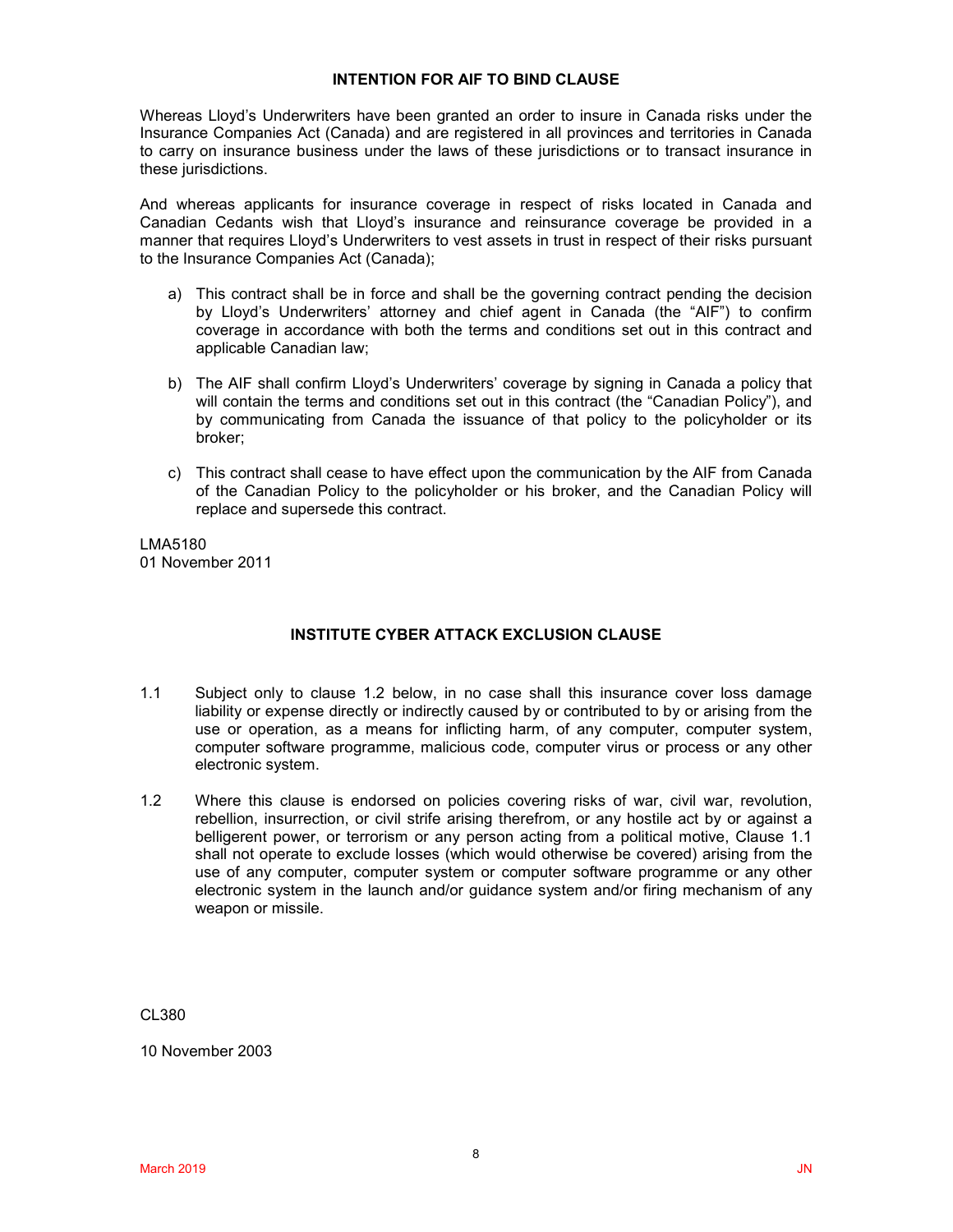**LLOYD'S** 

### **HEATHSURE PREMIUM MEDICAL INSURANCE**

Effected with certain Lloyd's Underwriters as scheduled herein ("the Insurers"), through Lloyd's Approved Coverholder ("the Coverholder"): MSH INTERNATIONAL (CANADA) LTD., Suite 300, 999 – 8th Street S.W., Calgary, Alberta, Canada T2R 1N7

### **DECLARATIONS**

### **POLICY NO:** BA1052

### **BINDER AGREEMENT NO:** PM8277418

#### **POLICYHOLDER:**

**POLICYHOLDER ADDRESS:**

### **PERIOD OF INSURANCE:**

**From:** March 1, 2019

**To:** February 29, 2020

(Both days inclusive, local standard time at the address of the Insured).

### **ANNUAL ESTIMATED PREMIUM\*:** \$ CAD

\*The premium listed is an estimated premium based on the census information provided pre-inception and is subject to adjustment at agreed periods based on actual census data.

### **LIMIT OF LIABILITY OR AMOUNT OF INSURANCE:**

HealthSure Premium Medical : \$1,000,000 per lifetime

Critical illness:  $$25,000$  per lifetime

The insurance contract consists of this Declarations page as well as all coverage wordings, riders, or endorsements that are attached hereto.

### **IDENTIFICATION OF INSURER / ACTION AGAINST INSURER**

This insurance has been effected in accordance with the authorization granted to the Coverholder by the Underwriting Members of the Syndicates whose definitive numbers and proportions are shown in the Table attached to Agreement No. **PM8277418** (hereinafter referred to as "the Underwriters"). The Underwriters shall be liable hereunder each for his own part and not one for another in proportion to the several sums that each of them has subscribed to the said Agreement.

In any action to enforce the obligations of the Underwriters they can be designated or named as "Lloyd's Underwriters'' and such designation shall be binding on the Underwriters as if they had each been individually named as defendant. Service of such proceedings may validly be made upon the Attorney In Fact in Canada for Lloyd's Underwriters, whose address for such service is 1155 rue Metcalfe, Suite 2220, Montreal, Quebec H3B 2V6.

#### **NOTICE**

Any notice to the Underwriters may be validly given to the Coverholder.

**In witness whereof this policy has been signed as authorized by the Underwriters, by MSH INTERNATIONAL (CANADA) LTD.**

| <b>Signed</b> | <b>Date</b> |
|---------------|-------------|
|               |             |

The Insured is requested to read this policy, and if incorrect, return it immediately for alteration.

In the event of an occurrence likely to result in a claim under this insurance, immediate notice should be given to the Coverholder whose name and address appears above. All inquiries and disputes are also to be addressed to this Coverholder.

For the purpose of the Insurance Companies Act (Canada), this Canadian Policy was issued in the course of Lloyd's Underwriters' insurance business in Canada.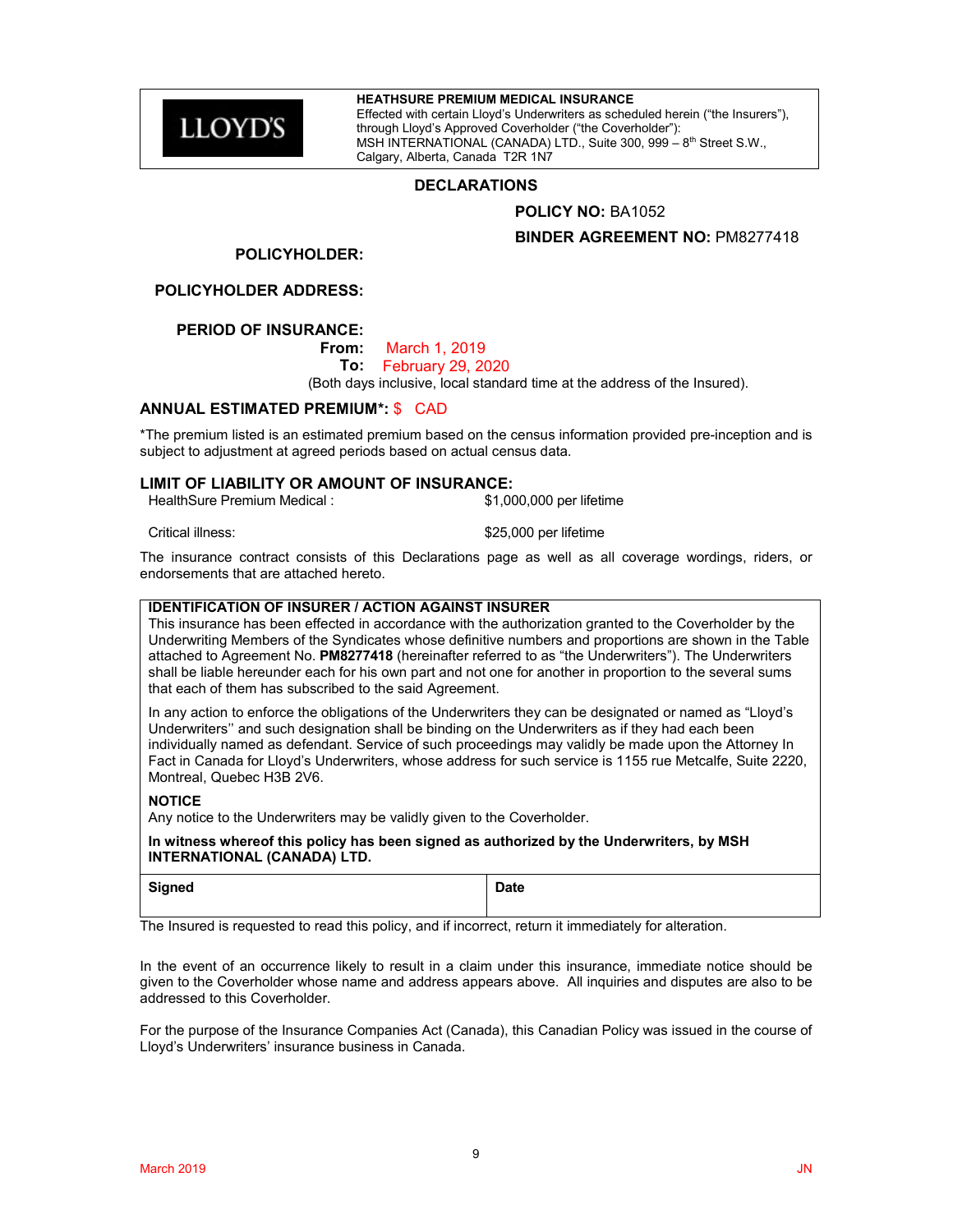## **THIS POLICY CONTAINS A CLAUSE WHICH MAY LIMIT THE AMOUNT PAYABLE**

LSW1548B *(amended)* 14 December 2011

## **List of Insurers not of Open Market Insurers**

| Syndicate                                                                                              | Coverage(s) Insured               | Sum(s) Insured or Percentage |
|--------------------------------------------------------------------------------------------------------|-----------------------------------|------------------------------|
| Markel Syndicate under<br>UMR: B0595PM8277418<br>Markel Syndicate*: 3000                               | <b>HealthSure Premium Medical</b> | 40%                          |
| *Lead Syndicate                                                                                        |                                   |                              |
| <b>HCC Underwriting Agency under</b><br>UMR: B0595PM8277418<br>HCC Underwriting Agency Syndicate: 4141 | <b>HealthSure Premium Medical</b> | 40%                          |
| <b>MS Amlin under</b><br>UMR: B0595PM8277418<br>MS Amlin Syndicate: 2001                               | <b>HealthSure Premium Medical</b> | 10%                          |
| AmTrust under<br>UMR: B0595PM8277418<br>AmTrust Syndicate: 1861                                        | <b>HealthSure Premium Medical</b> | 10%                          |

07/05 LSW1546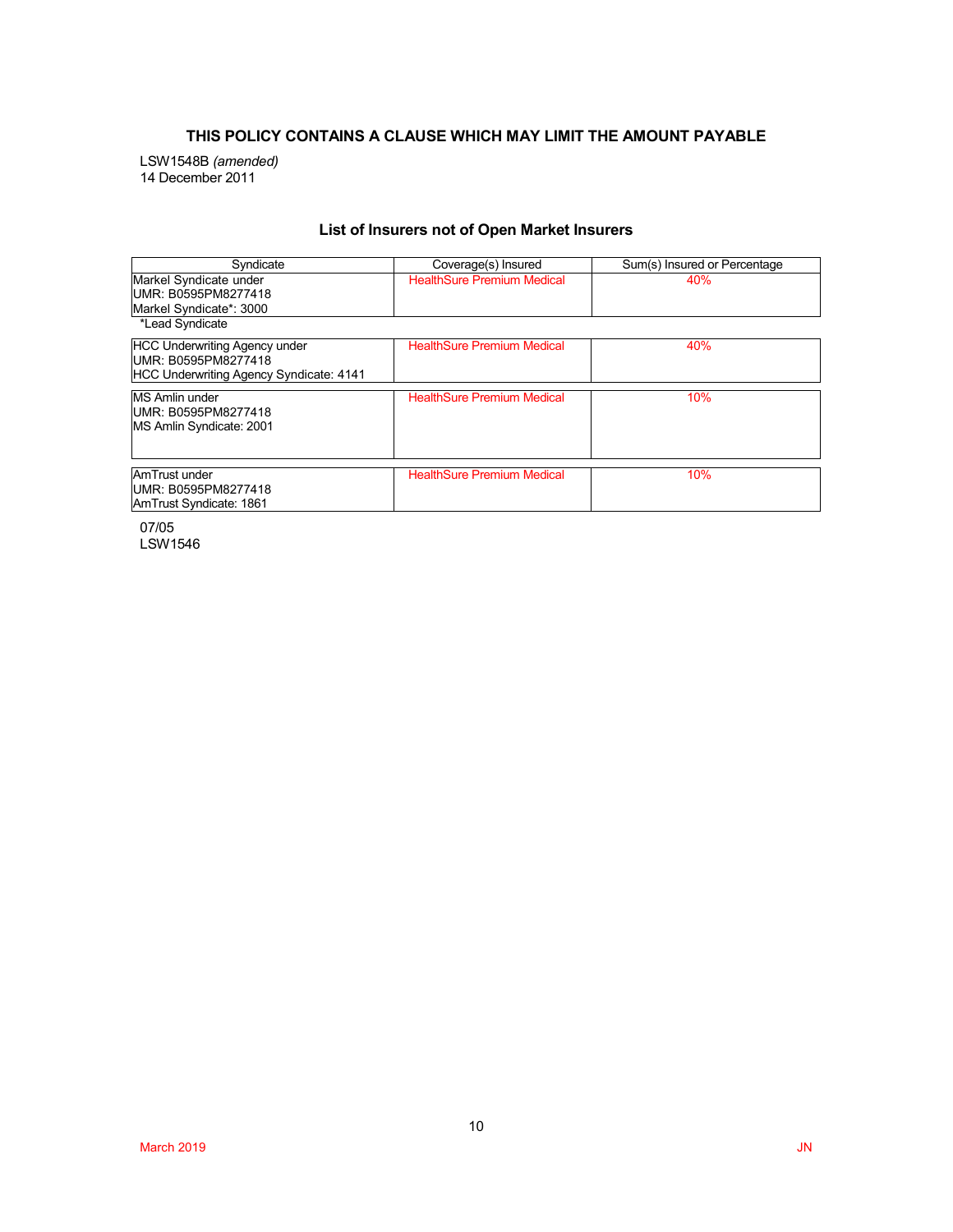### **MSH INTERNATIONAL PRIVACY POLICY**

At MSH INTERNATIONAL (CANADA) LTD., we recognize and respect every individual's right to privacy. When You apply for coverage or Benefits, we establish a confidential file of personal information.

We use the information to administer the plan. This includes many tasks, such as:

- Determining an Insured Person's eligibility for coverage under the plan
- Enrolling Insured Persons for coverage
- Assessing an Insured Person's claims and providing them with payment
- Managing an Insured Person's claims
- Verifying and auditing eligibility and claim
- Underwriting activities, such as determining the cost of the plan, and analyzing the design options of the plan
- Providing the applicable Regulatory Forms and Tax Receipts, upon request

We limit access to information in the Insured Person's file to MSH INTERNATIONAL (CANADA) LTD. staff or persons authorized by MSH INTERNATIONAL (CANADA) LTD. who require it to perform their duties, to persons to whom the Insured Person has granted access, and to persons authorized by law. MSH INTERNATIONAL (CANADA) LTD., the Insured Person's health care provider, other insurance and reinsurance companies, and the plan administrator of the policyholder may also exchange information when the information is needed to administer the group Benefit plan.

For questions or concerns regarding the collection, use, disclosure or storage of personal information, please contact the Privacy Officer by mail or email. Concerns will be addressed within 30 days.

MSH INTERNATIONAL (CANADA) LTD. c/o Privacy Officer Suite 300, 999 - 8th Street S.W. Calgary, Alberta, Canada T2R 1N7 Email: [privacyofficer@americas.msh-intl.com](mailto:privacyofficer@americas.msh-intl.com)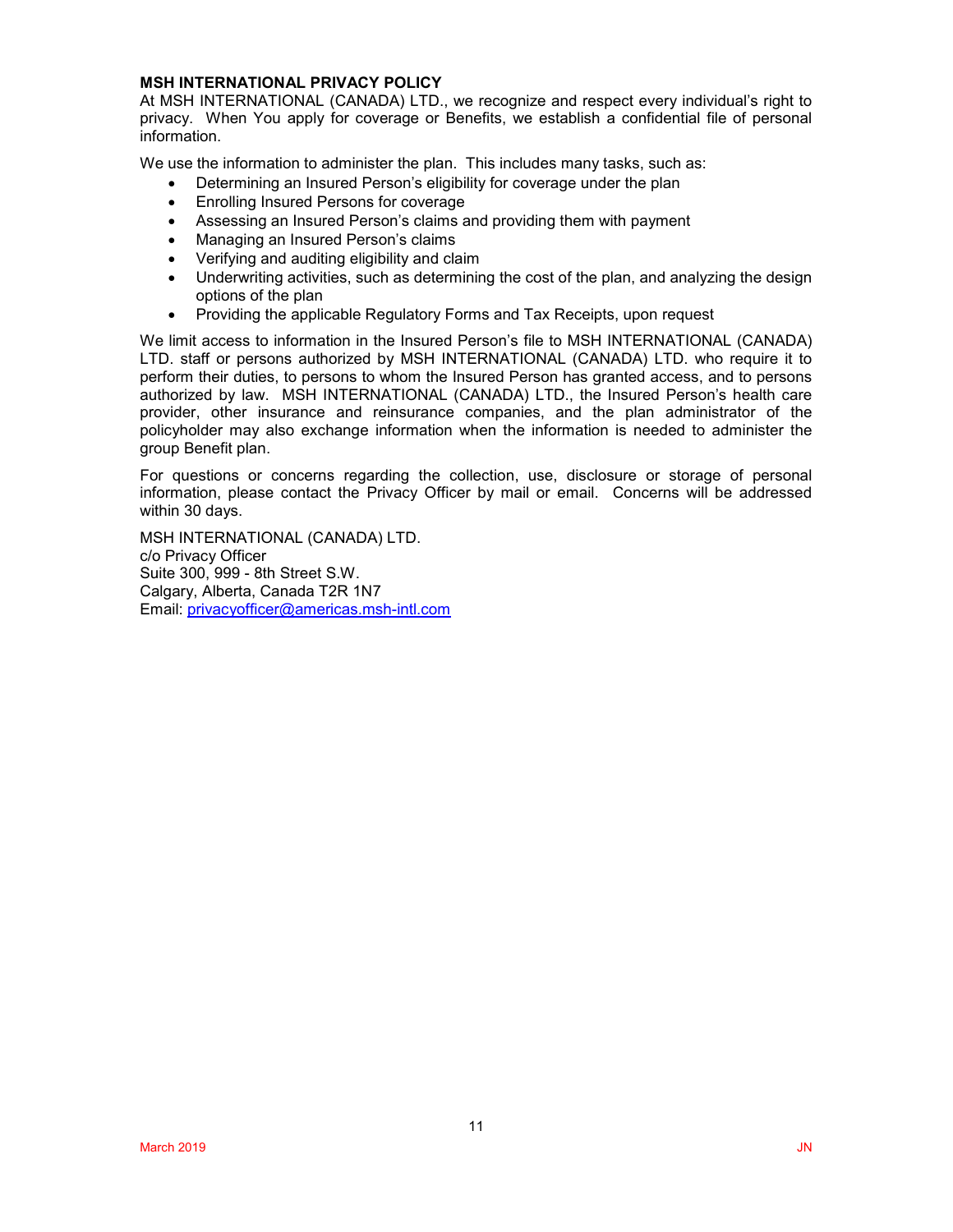# TABLE OF CONTENTS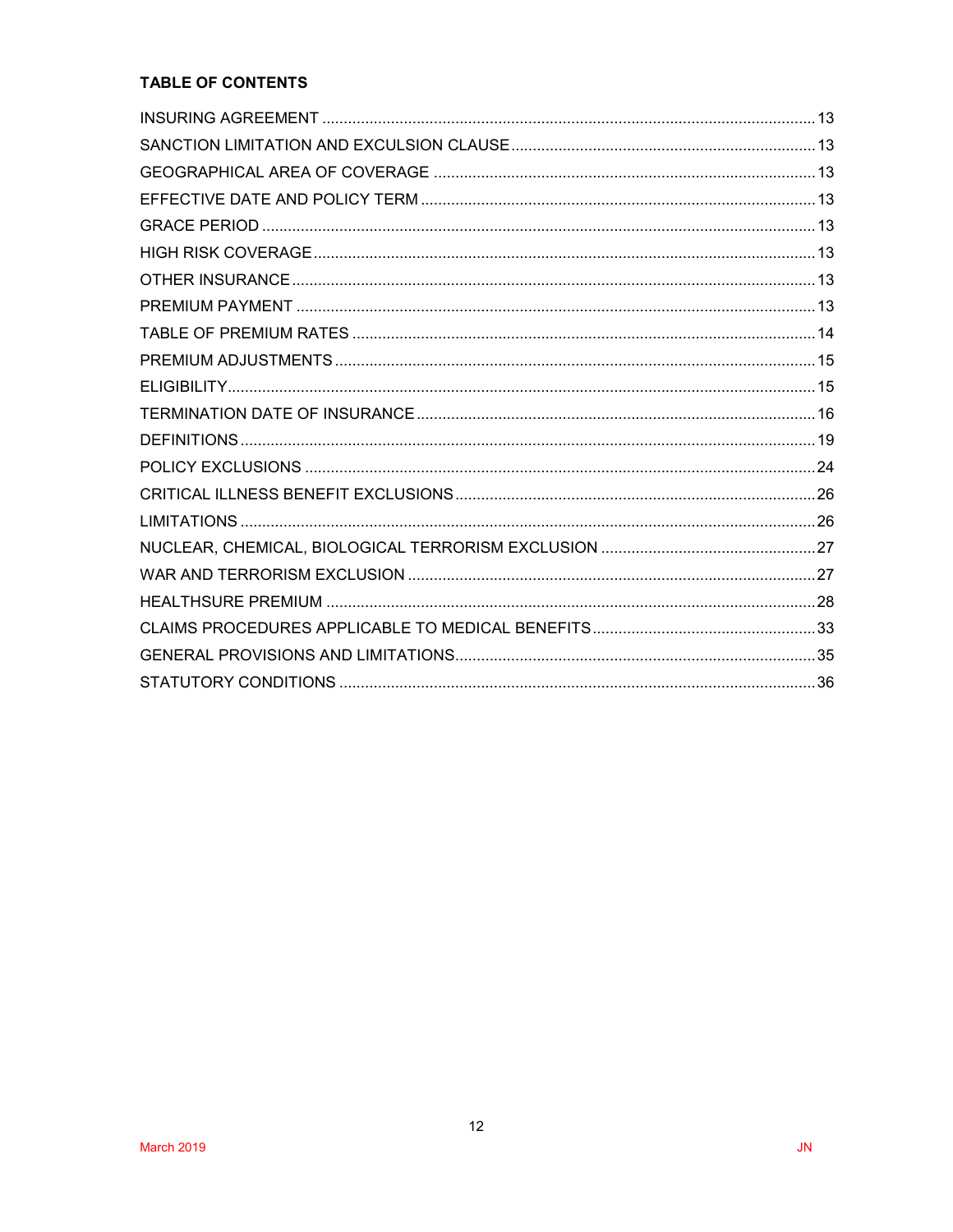### **INSURING AGREEMENT**

In consideration of the payment of the premium, the Insurers agree with the policyholder to reimburse up to the limits detailed in this policy for costs incurred during the policy term subject to all of the exceptions, limitations and provisions of this policy.

Any word explained in the Definitions section herein will have the same meaning throughout this document. The currency of this policy is expressed in Canadian dollars (CAD).

### **SANCTION LIMITATION AND EXCLUSION CLAUSE**

No (re)insurer shall be deemed to provide cover and no (re)insurer shall be liable to pay any claim or provide any benefit hereunder to the extent that the provision of such cover, payment of such claim or provision of such benefit would expose that (re)insurer to any sanction, prohibition or restriction under United Nations resolutions or the trade and economic sanctions, laws or regulation of the European Union, United Kingdom or United States of America.

**GEOGRAPHICAL AREA OF COVERAGE:** Canada and the United States. Coverage outside of Canada and the United States will be considered on a case by case basis and will be subject to the Insurer's approval.

### **EFFECTIVE DATE AND POLICY TERM**

This policy takes effect at 12:00 a.m., local standard time on the date stated in the application for coverage or the date coverage is approved by the Insurer and from which date all insurance months shall be calculated. It continues in force for the period for which premium has been paid. Coverage may be renewed subject to approval by the Insurer for further consecutive terms, not exceeding 12 months, on payment of premium at the rate and in the amount determined at the time of renewal by the Insurer.

### **GRACE PERIOD**

To keep the HealthSure Plus insurance of an Insured Person in force, each premium must be paid no later than 31 days after its Premium Due Date. This 31 day period is known as the **"Grace Period"**. If any premium is not paid within the Grace Period, the applicable HealthSure Plus insurance will terminate on the expiration of the Grace Period effective from the Premium Due Date of the unpaid premium.

### **HIGH RISK COVERAGE**

The Insurers reserve the right to exclude or surcharge coverage in countries deemed to be locations of extreme risk. Locations of extreme risk are subject to change based on the Insurer's assessment. Advance notification of 15 days will be provided by MSH INTERNATIONAL (CANADA) LTD. to employers with employees or Dependants in locations deemed to be of extreme risk before any surcharge becomes applicable.

### **OTHER INSURANCE**

If, at the time of loss, the Insured Person has insurance from another source for Benefits provided under this policy, the policy with the earliest Effective Date will be deemed to be first payor. Any Benefits payable by the following shall not be considered as a covered cost under this policy:

- Any group or individual Hospital or medical plan.
- Any government Hospital or medical plan.
- Any Worker's Compensation Act.
- Any public or tax-supported agency.

#### **PREMIUM PAYMENT**

a) Premium Due Dates

Premiums are payable in advance on either an annual basis, or a monthly basis through the pre-authorized payment plan. The **"Premium Due Date"** with respect to premiums paid on i) an annual basis, will be the first day of every Policy Year or alternatively, on ii) a monthly basis, will be the first day of every Policy Month.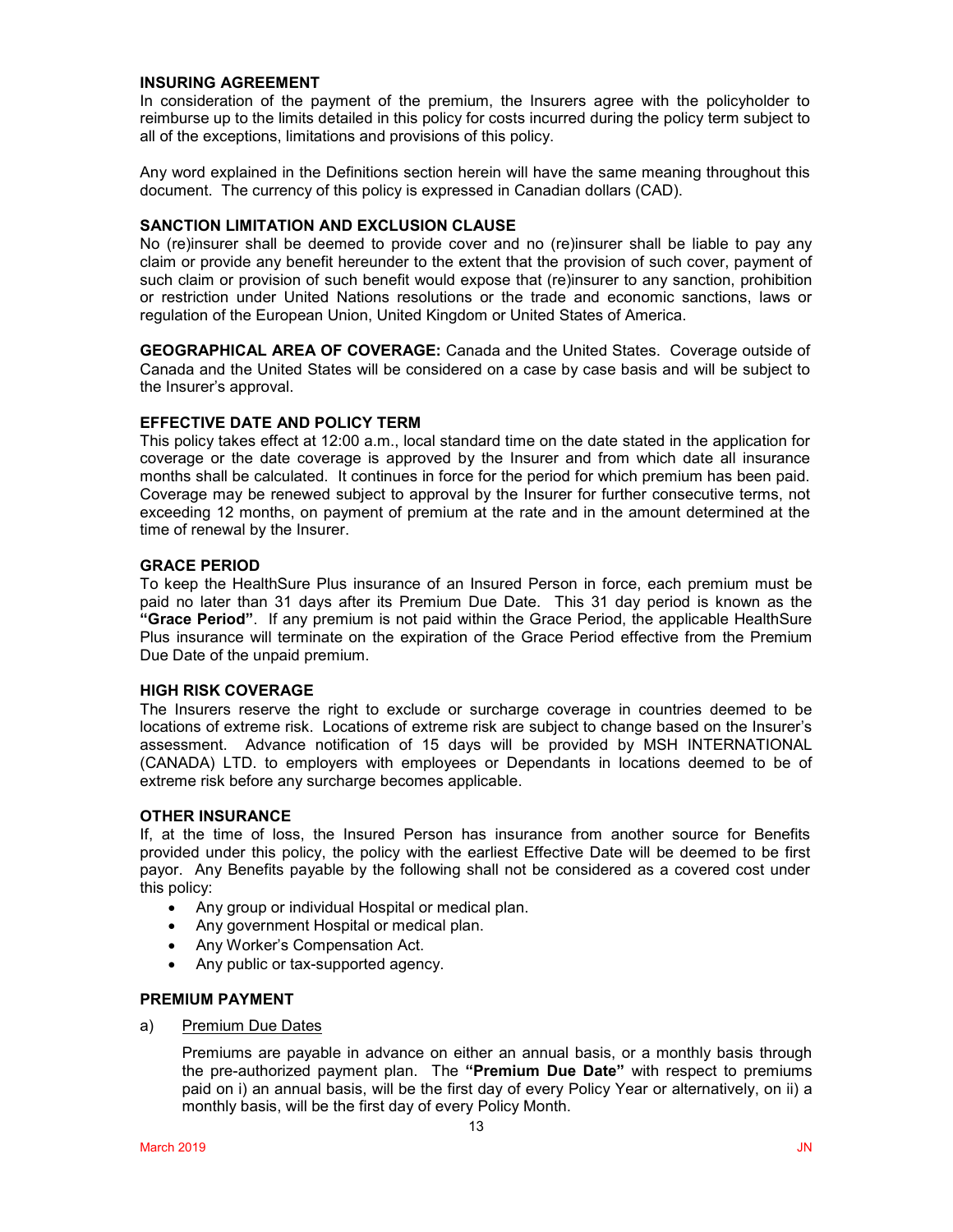### b) Computation of Premiums

Premium rates for HealthSure Plus are based on the Member's Age at renewal and the type of plan selected (either Single Plan, Couple Plan, Family Plan or Single with Children Plan). Where the Couple or Family Plan is selected, premium rates will be based on the Age of the older Insured Person.

Premium rates for Critical Illness are based on the Insured Person's Age and smoking status.

Premium rates will increase where the rates are based on Age, as specified in the applicable Table of Premium Rates shown below.

Members who elect to pay premiums on a monthly basis will be required to complete a preauthorized payment plan form.

The first Premium Due Date for the Insurance Coverage of an Insured Person is the first of the month coincident with the Issue Date (the **"First Premium Due Date"**).

With respect to premiums paid on an annual basis, the first premium payable will be calculated as the product of the applicable monthly premium rate then in effect multiplied by the number of months from the First Premium Due Date to the end of the then current Policy Year stated above. Subsequent annual premiums will be payable on each and every subsequent Premium Due Date.

### **TABLE OF PREMIUM RATES**

Any change in the premium rates set out below will be determined by the Company and effected on any Renewal Date. Notice of any premium rate change will be provided to the Policyholder in writing not less than 30 days prior to the effective date of such change.

All references to Premiums in the Policy are in Canadian dollars.

#### HealthSure Plus

#### Monthly Premium Rates Age at Effective date of contract Single Couple Single with Children\*\* Family Under 30 \$44.69 \$71.19 \$75.60 \$102.10 30 - 39 \$51.51 \$84.82 \$79.01 \$112.35 40 - 44 \$61.34 \$104.47 \$90.40 \$133.53 45 - 49 \$75.49 \$132.80 \$102.10 \$159.40 50 - 54 \$85.59 \$152.98 \$111.33 \$178.73 55 - 59 \$94.77 \$171.36 \$120.84 \$197.41 60 - 64 \$104.42 \$190.63 \$126.85 \$213.08 65 - 69 \$118.74 \$218.68 \$140.81 \$241.36

\*\*The Single with Children rate is limited to 2 or less children. Single parents with 3 or more children will be charged the Family rate.

| <b>Corporate Rates*:</b> | Single                 | \$51.67  |
|--------------------------|------------------------|----------|
|                          | Couple                 | \$103.34 |
|                          | Single with 2 Children | \$103.34 |
|                          | Family                 | \$103.34 |

\*A corporate group is considered to be any company with 2 or more lives to be insured.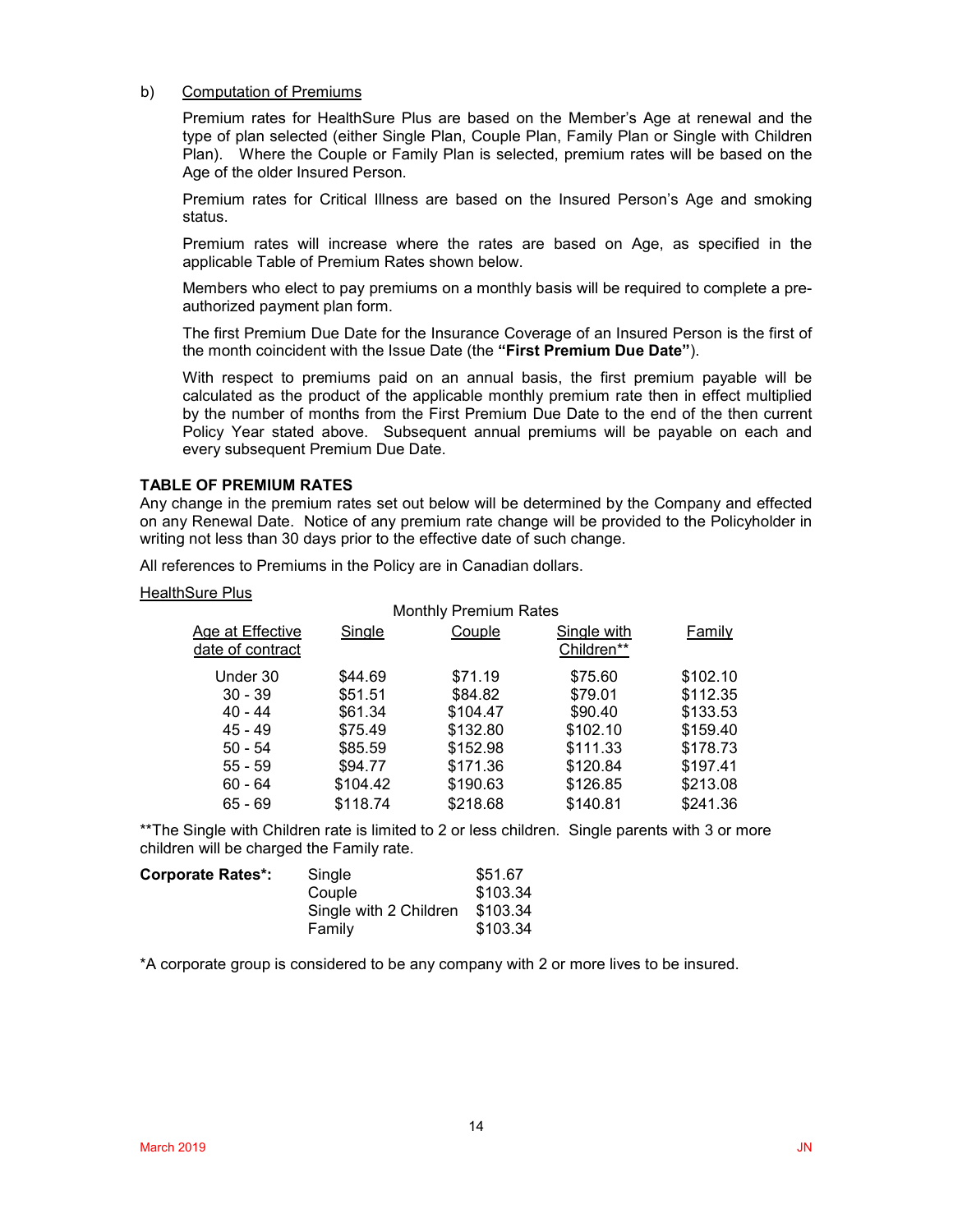### Critical Illness Insurance

Monthly Premium Rates

| NON-<br><b>SMOKER</b> |                       | <b>SMOKER</b> |                |
|-----------------------|-----------------------|---------------|----------------|
| Age at                | <b>Benefit Amount</b> | Age at        | Benefit Amount |
| 01 January            | \$25,000              | 01 January    | \$25,000       |
| Under 25              | \$6.61                | Under 25      | \$9.65         |
| $25 - 29$             | \$8.92                | 25-29         | \$17.63        |
| 30-34                 | \$11.23               | 30-34         | \$23.83        |
| 35-39                 | \$13.65               | 35-39         | \$29.49        |
| 40-44                 | \$18.69               | 40-44         | \$43.25        |
| 45-49                 | \$28.55               | 45-49         | \$73.56        |
| 50-54                 | \$40.41               | 50-54         | \$111.56       |
| 55-59                 | \$53.74               | 55-59         | \$153.63       |
| 60-64                 | \$90.36               | 60-64         | \$257.43       |
| 65-69**               | \$132.75              | 65-69**       | \$381.58       |

- Non-Smoker rates apply to applicants who have not smoked cigarettes, cigars, cigarillos, pipe, marijuana, or used snuff, chewing tobacco or nicotine products (patch, gum etc) within the last 12 months.
- \*\* Renewal rates only, last age to apply is 64.

### **PREMIUM ADJUSTMENTS**

If a notice of termination of HealthSure Plus in respect of an Insured Person is not received by the Company within three months after the date he ceased to be eligible for HealthSure Plus under this Policy, the Company will not be obliged to refund premiums for any period prior to the Premium Due Date coincident with or immediately preceding three months from the date that such notice is received by the Company or the end of the preceding Policy Year, whichever is later. This will not affect the actual date of termination of HealthSure Plus in respect of the Insured Employee which will be governed by the applicable provisions of this Policy.

#### **GROUP ADMINISTRATION OF POLICY**

A completed Application Form must be signed by the individual to be insured and received within 30 days of the member's first day of employment in order for coverage to become effective on this date. If an application is received after the 30-day grace period, coverage will be backdated a maximum of 30 days from the date it is received.

The termination of an Insured Person or the addition of a new Dependent must be communicated immediately and may be backdated a maximum of 90 days from the date of receipt. The termination of an Insured Person may only be backdated 90 days provided no claims have been paid during this period.

### **GROUP PREMIUM ADJUSTMENTS**

Any changes received by MSH INTERNATIONAL (CANADA) LTD. by the 15th of the month, prior to the billing month, will appear on the current invoice. Any changes received after the  $15<sub>th</sub>$  of the month will appear on your next invoice.

Premiums are billed as followed:

• Should an Insured Person become effective on the first of the month, premiums will be due for the entire month.

• Should an Insured Person become effective after the first of the month, premiums will not be charged until the following month.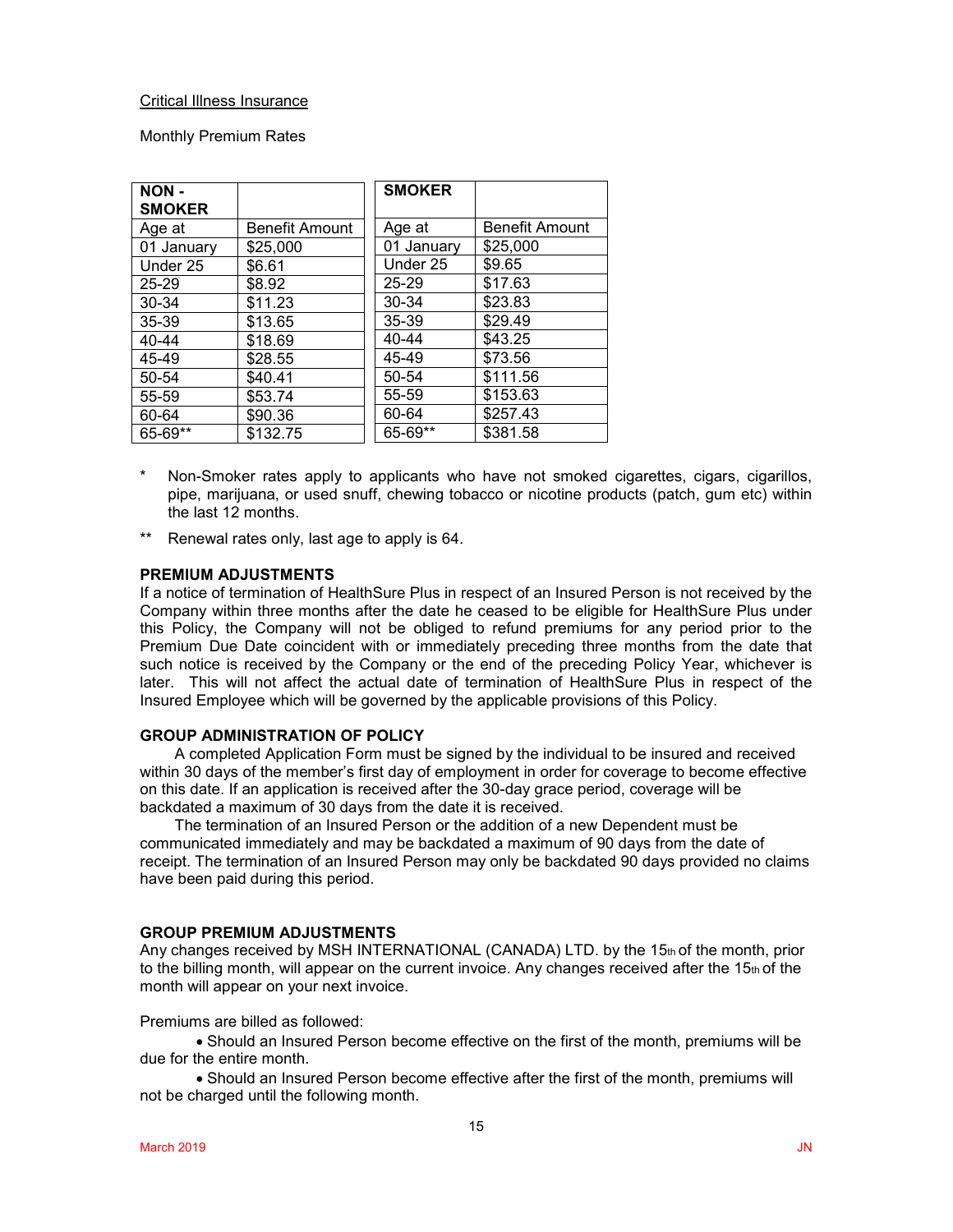• Should an Insured Person terminate on the first of the month, premiums will not be charged for the month.

• Should an Insured Person terminate after the first of the month, premiums will be charged for the entire month.

### **ELIGIBILITY**

A Member whom, at the time of application, resides in Canada, is under Age 75 and covered under the provincial health insurance plan of their province of residence, is eligible to apply for HealthSure Premium Insurance which must include Critical Illness Insurance and a minimum of HealthSure Plus, Single Plan coverage.

Provided a Member purchases HealthSure Plus on a Couple Plan or Family Plan basis, the Spouse is also eligible for Critical Illness Insurance.

For the purposes of this policy, Insured Persons shall also be considered as those persons who:

- Have completed and signed the application form in acceptance of the policy terms and conditions;
- Have paid the required premium or had such premium paid on their behalf by the policyholder.
- a) HealthSure Plus

HealthSure Plus is available on a Single Plan, Couple Plan, Family Plan or Single with Children Plan basis.

An eligible Member may apply for HealthSure Plus:

- 1) Under the Couple Plan or Family Plan for a Spouse, who at the time of application, resides in Canada, is under age 75 and covered under the provincial health insurance plan of their province of residence;
- 2) Under the Family or Single with Children Plan for a Dependent Child, who at the time of application, resides in Canada and is covered under the provincial health insurance plan of their province of residence.

Where a Member and Spouse are both eligible for HealthSure Premium Insurance as a Member, HealthSure Plus coverage is limited to one of the following options:

- i) A Single Plan basis for both Members; or
- ii) A Couple Plan basis whereby only the oldest Member applies; or
- iii) A Single with Children Plan basis for one Member and a Single Plan basis for the other Member ; or
- iv) A Family Plan basis whereby only the oldest Member applies.
- b) Critical Illness Insurance

Critical Illness Insurance is available to all eligible Members who enroll in a minimum of HealthSure Plus, Single Plan coverage.

A Spouse of an eligible Member who at the time of application, resides in Canada and is also under age 70 is eligible to apply for Critical Illness Insurance provided the Spouse is also enrolled for HealthSure Plus as a Spouse under the Couple Plan or Family Plan.

### **TERMINATION DATE OF INSURANCE**

#### A. Termination of HealthSure Plus

The HealthSure Plus in respect of an Insured Person will terminate on the earliest of the following dates:

- a) the date the Policy terminates;
- b) the date the Policyholder discontinues or suspends active operation, is placed in bankruptcy or receivership, loses its business or charter by means of dissolution, merger or otherwise;
- c) the Premium Due Date of any unpaid premium as described under the heading Premium Payments;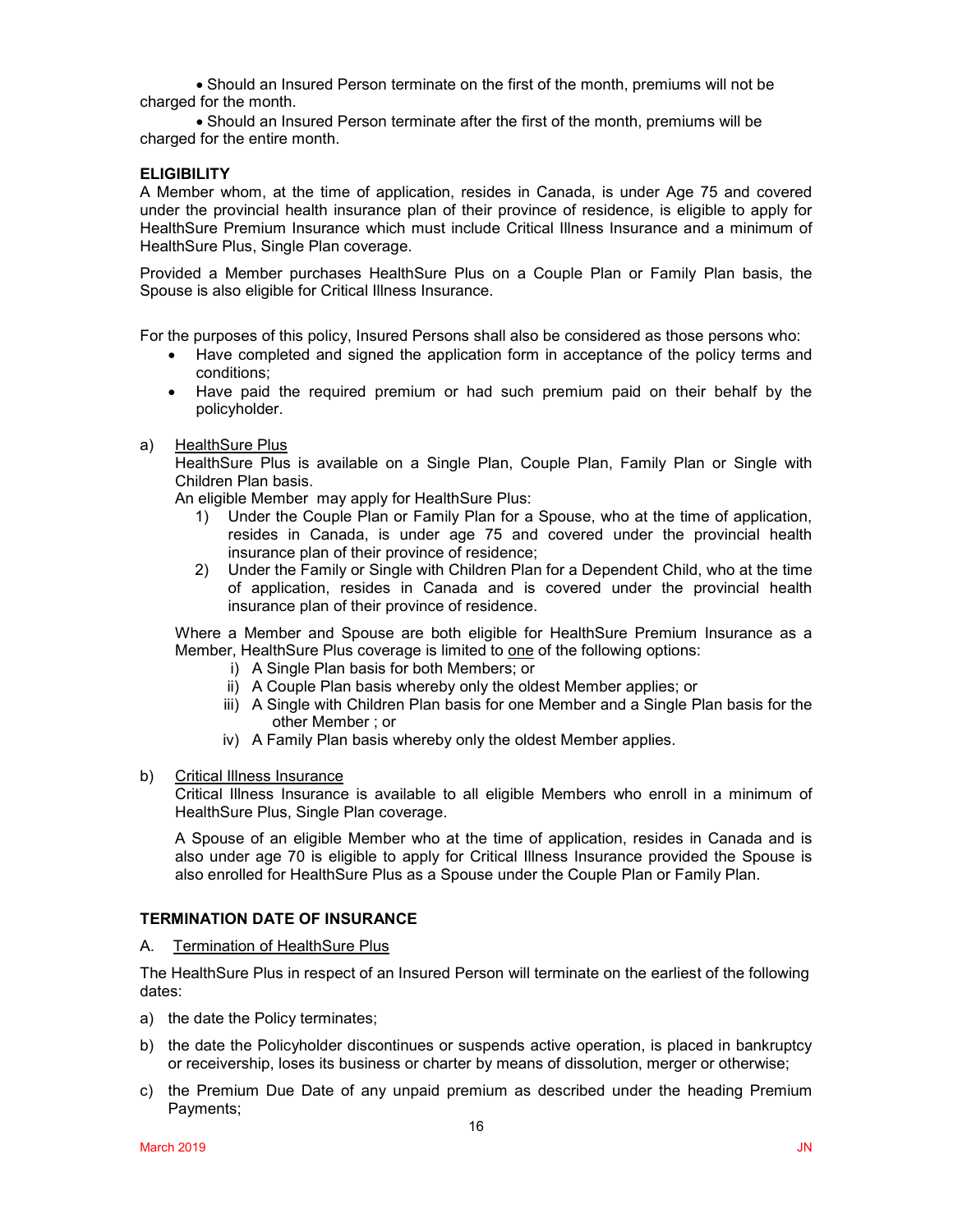- d) the end of the Policy Month coincident with or the Insured Person's  $75<sup>th</sup>$  birthday;
- e) when the Company determines that material misrepresentation, fraud, substantial breach in contractual duties, conditions or warranties has occurred;
- f) the date that the lifetime maximum benefit of \$1,000,000 has been paid;
- g) the date of death of the Insured Person;
- h) the date the Insured Person enters full-time military service;
- i) the end of the Policy Month coincident with the date on which the Insured Person no longer qualifies as a Member for insurance under this Policy;
- j) the end of the Policy Month coincident with the date the Company receives written notice from the Insured Person requesting cancellation of all of their Critical Illness Insurance or all or part of the HealthSure Plus.
- k) with respect to an Insured Spouse, the earlier of the above dates or i) the end of the Policy Month coincident with the date the Insured Spouse no longer qualifies as a Spouse as defined under the Policy, or ii) the end of the Policy Month coincident with the date of death of the Insured Person, or iii) the last day of the month in which the Insured Spouse reaches age 75; and
- l) with respect to an Insured Dependent Child, the earlier of the above dates or i) the end of the Policy Month coincident with the date of death of the Insured Person or ii) the end of the Policy Month coincident with the date the Insured Dependent Child no longer qualifies as a Dependent Child as defined under the Policy.

If an Insured Person's Critical Illness Insurance coverage terminates due to attainment of age 70 as described in section B, a), iii) below, the HealthSure Plus in force at the termination date may continue uninterrupted, subject to the provisions of this subsection A.

- B. Termination of Critical Illness Insurance
- a) The Critical Illness Insurance in respect of an Insured Person will terminate automatically on the earliest of the following dates:
	- i) the date the Policy terminates;
	- ii) the Premium Due Date of any unpaid premium as described under the heading Premiums and Premium Payments;
	- iii) the end of the Policy Month coincident with the Insured Person's  $70<sup>th</sup>$  birthday;
	- iv) the date that the Critical Illness Benefit is paid;
	- v) the date of death of the Insured Person;
	- vi) the end of the Policy Month coincident with the date the Company receives written notice from the Insured Person requesting cancellation of the HealthSure Plus portion of their HealthSure Premium Insurance; and
	- vii) the end of the Policy Month coincident with or next following the date the Company receives written notice from the Insured Person requesting cancellation of all or part of the Critical Illness Insurance coverage. If partial cancellation is requested, only the requested portion of such Critical Illness Insurance will be cancelled.
- b) The Critical Illness Insurance in respect of an Insured Spouse will terminate automatically on the earliest of the following dates:
	- i) the date the Policy terminates;
	- ii) the Premium Due Date of any unpaid premium as described under the heading Premiums and Premium Payments;
	- iii) the end of the Policy Month coincident with the Insured Person's  $70<sup>th</sup>$  birthday;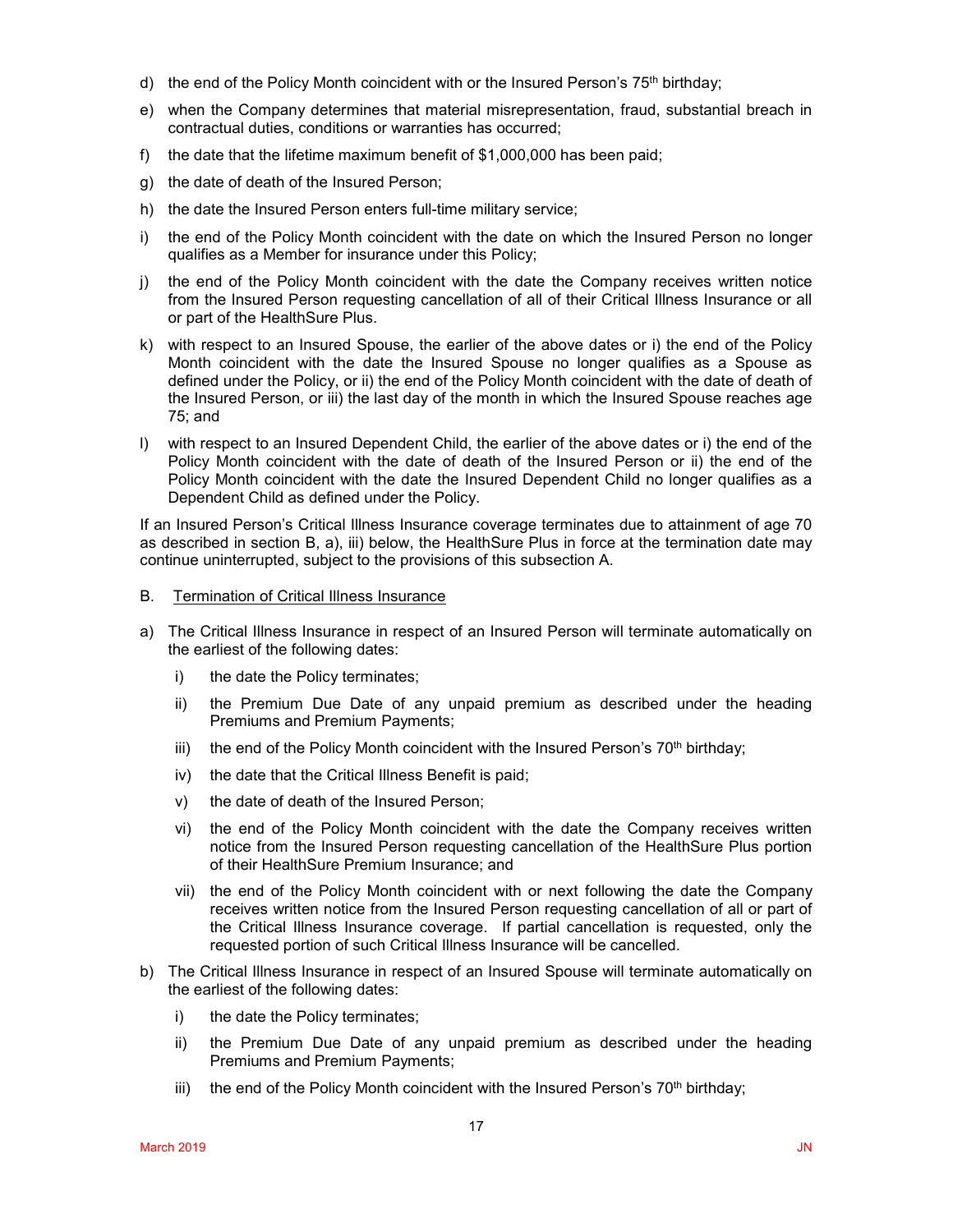- iv) the end of the Policy Month coincident with the Insured Spouse's  $70<sup>th</sup>$  birthday;
- v) the date that the Critical Illness Benefit is paid;
- vi) the date of death of Insured Spouse;
- vii) the end of the Policy Month coincident with the death of the Insured Person;
- viii) the end of the Policy Month coincident with the date the Company receives written notice from the Insured Person requesting the Critical Illness Insurance portion of their HealthSure Premium Insurance;
- ix) the end of the Policy Month coincident with the date the Company receives written notice from the Insured Person requesting cancellation of all or part of the Spouse's Critical Illness Insurance. If partial cancellation of the Spouse's Critical Illness Insurance is requested, only the requested portion of such Insurance Coverage will be cancelled; and
- x) the end of the Policy Month coincident with the date on which the Insured Spouse no longer qualifies as a Spouse.

Termination of this Policy and the Insurance in respect of an Insured Person will not prejudice any claim where the Policy has been terminated in accordance with the provisions under the "Claims Provisions" section of this Policy. The Limitations, Exclusions and other terms and conditions of coverage in the Policy will apply.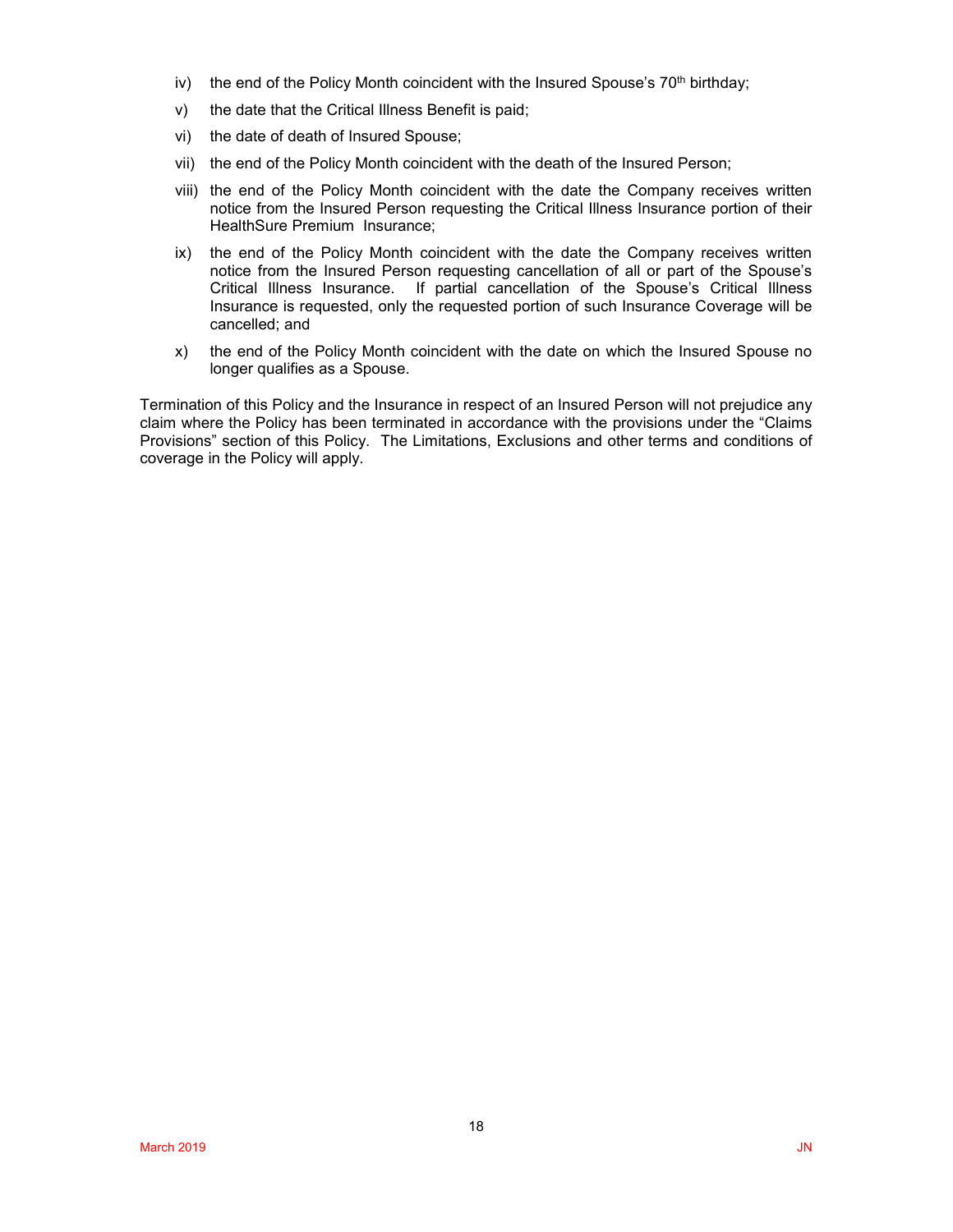### **DEFINITIONS**

**Accident:** Any sudden and unforeseen event occurring during the policy term, resulting in bodily Injury, the cause or one of the causes of which is external to the victim's own body and occurs beyond the victim's control.

**Age:** The attained age of the Insured Person on each and every first day of January in any Policy Year.

**Application Form:** The application submitted by the Policyholder for HealthSure Plus and HealthSure Premium under this Policy.

**Association:** An entity, approved by Us, usually chartered, whose members share a common interest or an entity which provides a recognized service. Examples include professions, unions, alumni, and service organizations.

**Benefits:** Any covered expenses/services that the Insurer will pay under this policy.

**Chronic Medical Condition:** a disease, Sickness or Injury resulting in the Insured Person having a medical condition which has at least one of the following characteristics:

- the condition continues indefinitely and has no known cure
- the condition comes back or is likely to come back
- the condition is permanent
- the condition results in the Insured Person needing to be rehabilitated or specially trained to cope with it
- the condition results in the Insured Person needing long term medical care which includes continual medication to control, regular monitoring, consultation, check-ups, examinations or tests.

**Corrective device:** a medical device that supports or corrects the function of a body part.

**Couple Plan:** Type of plan under HealthSure Plus which provides coverage for an eligible Member and an eligible Spouse.

**Date of Diagnosis:** Has the meaning set out under the heading "Critical Illness Insurance".

**Day Patient:** A patient who occupies a Hospital bed or is charged for a Hospital bed for less than 24 hours.

**Dependent Child:** Any unmarried child of the under the age of 19, who is a child by birth, legal adoption, a stepchild or Member a foster child and for whom the Member provides more than 50% support and maintenance.

An unmarried child who is age 19 but not yet 25 is considered an eligible Dependent Child, if enrolled as a full-time student at an accredited school, college or university, and for whom the Member continues to provide more than 50% support and maintenance.

**Diagnosis:** The certified diagnosis of the Insured Person with a Covered Critical Illness Condition by a Specialist.

**Effective Date:** The date on which the coverage under this policy begins.

**Emergency:** A sudden and unexpected medical condition or Injury that requires immediate medical treatment. The condition or injury must have manifested itself while this policy is in force as to the Insured Person.

**Family Member:** Any person related to an Insured Person, by blood or by marriage.

**Family Plan:** The type of plan under HealthSure Plus which provides coverage for an eligible Member, Spouse and Dependent Children.

**First Premium Due Date:** Has the meaning set out under the heading "Premiums Payments".

**Grace Period:** Has the meaning set out under the heading "Premiums Payments".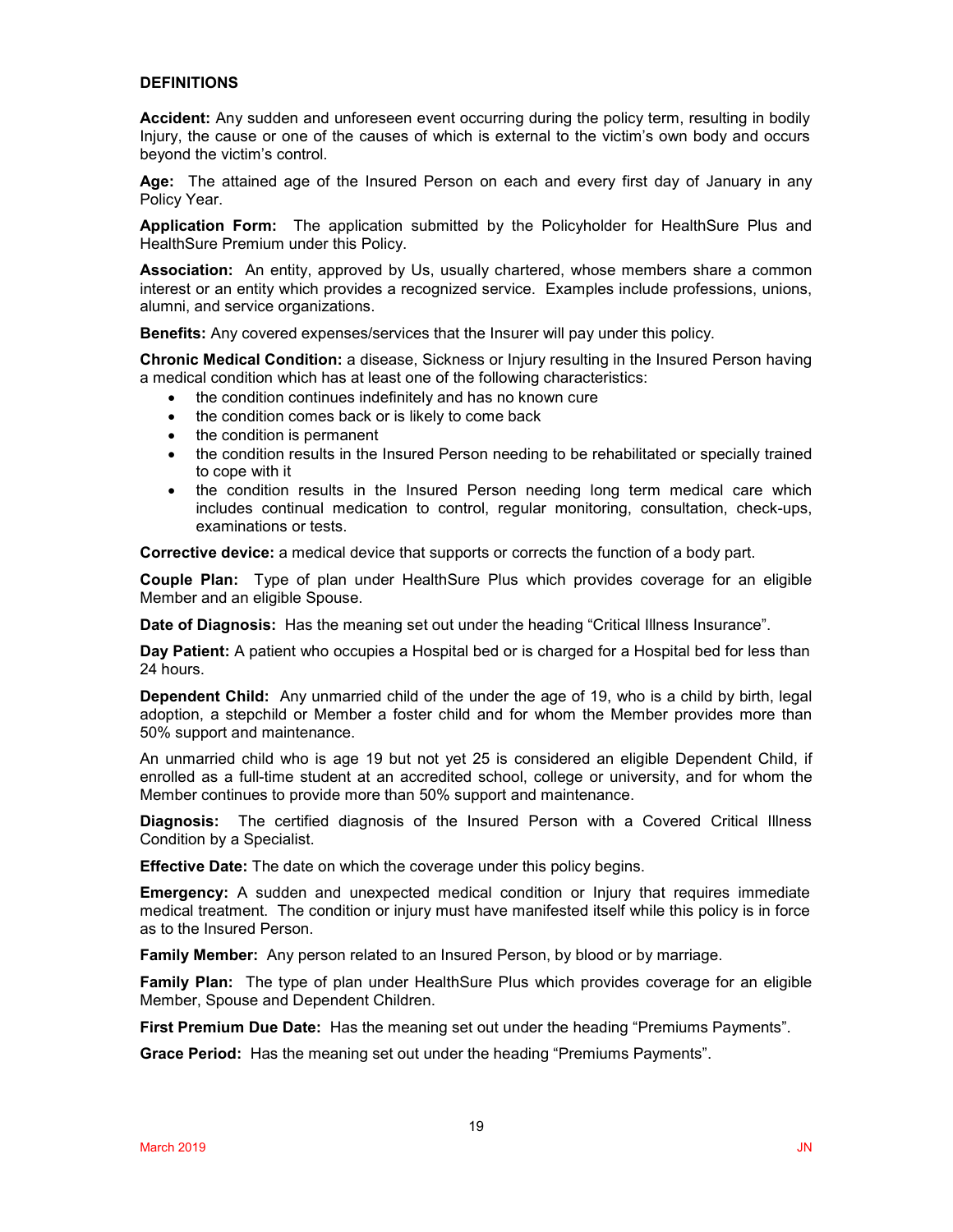**Group Insurance Certificate:** The certificate evidencing enrollment of a Member, Spouse and/or Dependent Children in the Insurance Coverage, this certificate is issued to the Member and includes any addendum attached thereto.

**Hospital:** An institution contracted with Us, located within the Geographical Area of Coverage, when /where services are available. It must maintain organized facilities for medical, diagnostic and surgical care for patients who are Hospital Confined and for which a charge is made that the Insured Person is legally obligated to pay, maintain a staff of one or more duly licensed Physicians, provide 24-hour a day nursing care under supervision of a registered graduate professional nurse (R.N.), have surgical facilities on its premises or have a contract with another institution with a valid license to provide surgical services, and be legally operating in the jurisdiction where it is located.

Except when provided elsewhere in the Policy, "Hospital" does not include an institution that is principally for: rest, nursing, long-term, extended, or custodial care; convalescence; care of the aged, alcoholics, drug addicts, or runaways. Also, it does not include services rendered at a military or veteran's hospital, soldier's home or any Hospital that is contracted for or operated by the federal government or any of its agencies for members or former members of the Armed Forces, unless an Insured Person is legally required to pay for the services.

**Injury:** Sudden, traumatic accidental or unanticipated damage to the body not of gradual onset. The cause must be external, physically violent, and precede the damage.

**Inpatient:** A patient who occupies a Hospital bed for more than 24 hours for medical treatment and for which admission was recommended by a Physician or Surgeon.

**Insured Dependent Child:** An Insured Person who is a Dependent Child.

**Insured Person:** An eligible person as defined in the eligibility section of this policy.

**Insured Spouse:** An Insured Person who is a Spouse.

**Insurer:** Certain Lloyd's Underwriters who provide this insurance.

**Issue Date:** The date that enrollment of the Insured Person becomes effective.

**Maximum Amount Payable:** The fee negotiated between the Physician, Hospital or Outpatient Surgical Facility and Us.

**Medically Necessary:** The shortest, least expensive, or least intense level of treatment, care or service rendered or supply provided, as determined solely by Us, to the extent required to diagnose or treat an Injury or Sickness. The service or supply must be consistent with the Insured Person's medical condition, is known to be safe and effective by most Physicians who are licensed to treat the condition at the time the service is rendered, and is not provided primarily for the convenience of the Insured Person or Physician.

**Member:** A member in good standing of an Association if the Policyholder is an Association, or a member of a Client Group if the Policyholder is a Client Group, as indicated on the Application Form.

**Mental, Nervous and Emotional Disorders:** Mental, Nervous and Emotional Disorders are any disorders that are listed in Chapter V (Mental and Behavioral Disorders) of the International Statistical Classification of Diseases and Related Health Problems  $10<sup>th</sup>$  Revision by the World Health Organization (WHO). *(*http://www.who.int/classifications/icd).

**MSH INTERNATIONAL (CANADA) LTD.:** The third party administrator and claims administrator appointed by the Insurer.

**Non-Smoker:** Applicants who have not smoked cigarettes, cigars, cigarillos, pipe, marijuana, or used snuff, chewing tobacco or nicotine products (patch, gum etc) within the last 12 months before the Effective Date of their policy.

**Occurrence:** Each treatment plan approved by Us for an Insured Person. A succeeding treatment plan is considered an Occurrence if the treatment plans are separated by both the Insured Person's return to Canada or province of residence and a period not less than twentyfour (24) hours.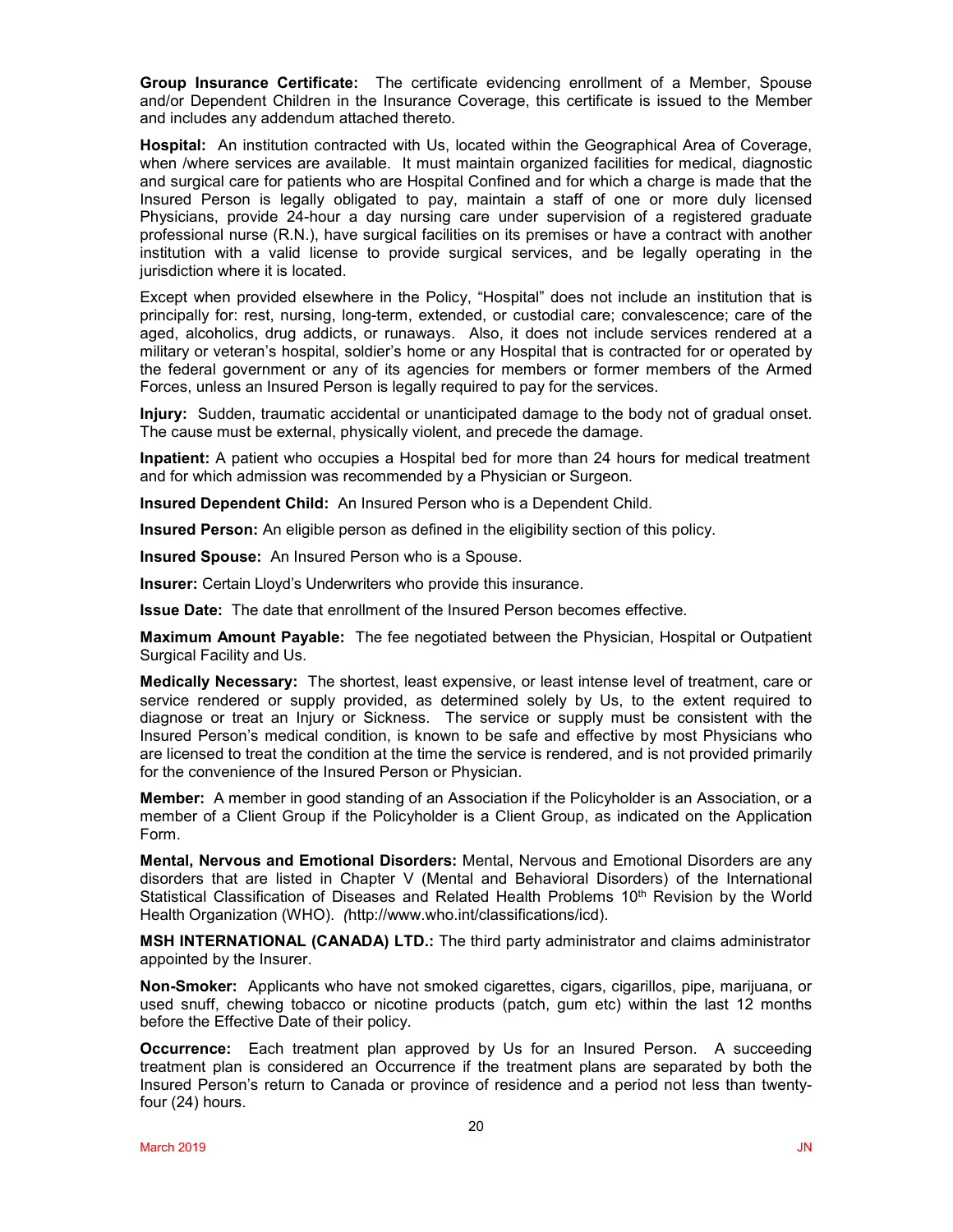**Outpatient Surgical Facility:** A licensed public or private medical facility located within the Geographical Area of Coverage, when services are available, that is contracted with Us and that has an organized staff of Physicians and permanent facilities equipped and operating primarily to perform surgery. The facility must provide continuous Physician and registered professional nursing services whenever a patient is in the facility.

"Outpatient Surgical Facility" includes a facility that is operated by a Hospital that provides scheduled, non-emergency and outpatient surgical care. It does not include: a Hospital emergency room, trauma centre, Physician's office or clinic.

**Physician:** A qualified doctor of medicine (M.D.) who is duly registered and licensed in the jurisdiction in which he or she practices, who prescribes drugs and/or performs surgery and who gives medical care within the scope of his or her licensed authority. The Physician cannot be a Family Member of the Insured Person.

**Policy Year:** The Policy Term as indicated on the cover page of this policy.

**Policyholder:** An individual or corporation who purchases this coverage.

**Pre-Authorization:** The process We employ to ensure We have been notified before services are provided, of an admission or provision of service in order to determine if the admission or provision of service is Medically Necessary and covered by the Policy.

**Pre-Existing Condition:** Means any illness, disease, mental, nervous or psychiatric condition or disorder for which any one of medical advice, treatment, service, prescribed medication, diagnose or consultation, including consultation to investigate and/or diagnose (where diagnosis has not yet been made) was received by the Insured Person or would have been received by a prudent individual with in the 24 months immediately preceding the effective date of initial coverage or the effective date of an increase in the amount of an Insured Person's Critical Illness Insurance coverage.

**Premium Due Date:** Has the meaning set out under the heading "Premium Payment".

**Prosthesis:** a device, external or implanted, that substitutes for, or supplements a missing or defective part of the body.

**Related Medical Condition:** Any medical condition for which the Insured Person has experienced symptoms, received medication, advice or treatment in the 24 months prior to the Effective Date of an Insured Person's coverage, whether the condition has been diagnosed or not and which in the opinion of Our chief medical officer, is considered to be an underlying cause of, or directly related to the medical condition which is the subject of the claim.

**Sickness:** A disorder of an Insured Person's bodily function or structure causing physical symptoms which, if not treated, would result in deterioration of the Insured Person's health.

**Single Plan:** The type of plan under HealthSure Plus which provides coverage for an eligible Member only.

**Single with Children Plan:** The type of plan under HealthSure Plus which provides coverage for an eligible Member and their Dependent Children.

**Specialist:** A physician licensed and practicing in Canada whose practice is limited to the particular branch of medicine relating to the applicable Covered Critical Illness Condition and who is not the Insured Person, a relative or business associate of the Insured Person.

**Spouse:** A person to whom the Member is married, which marriage was solemnized, authenticated and recorded as required by the province in which the marriage took place.

Spouse also means a person to whom the Member is married, or in common-law, which common-law marriage is fully recognized and sanctioned in the province of residence.

**Surgical/Procedural Waiting List:** A list of patients who have been recommended for surgical or diagnostic procedure by an appropriate specialist Physician in Canada, and for whom the procedure has not been initiated or completed.

**We, Us, Our:** means MSH INTERNATIONAL (CANADA) LTD.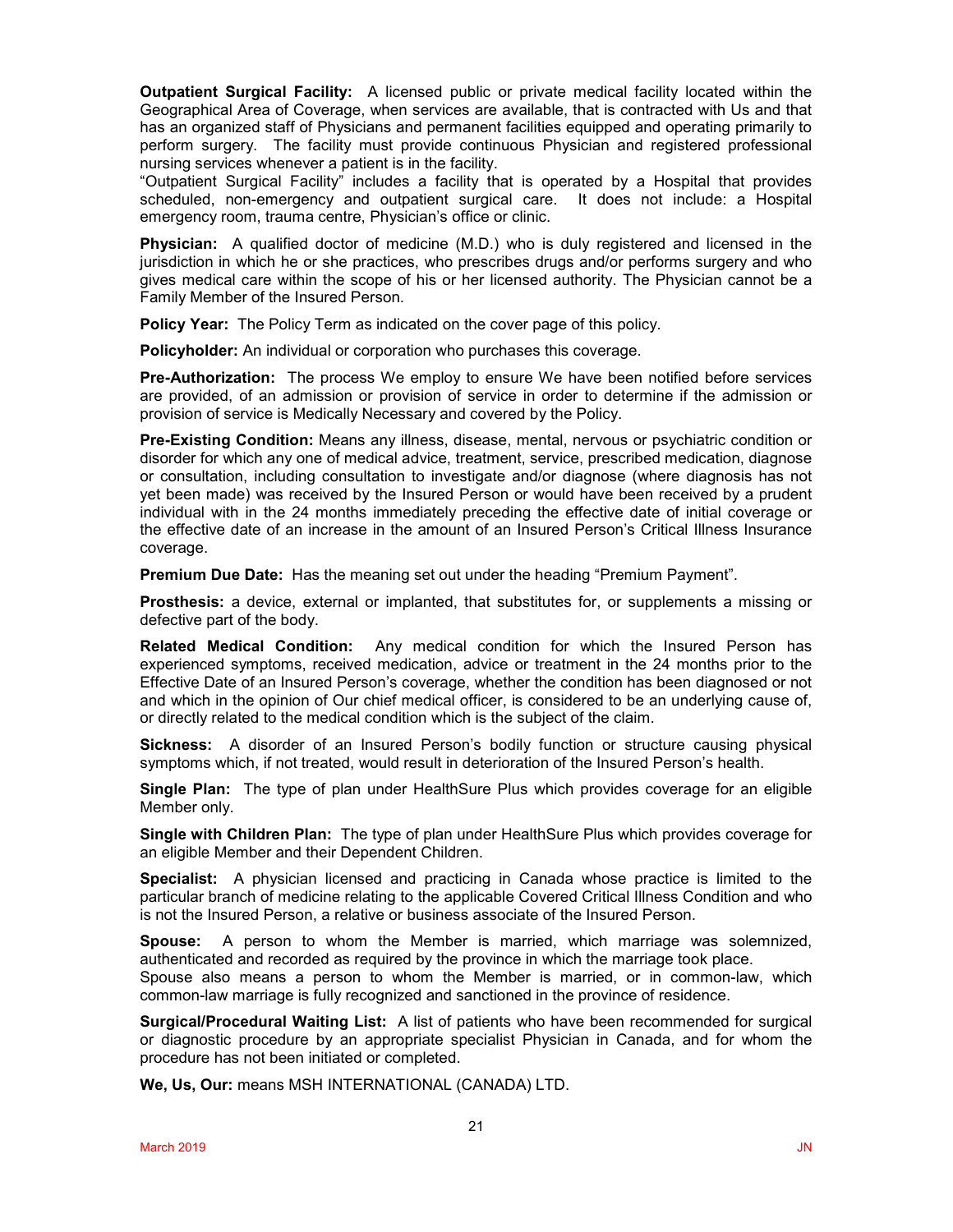## **DEFINITIONS APPLICABLE TO CRITICAL ILLNESS BENEFITS:**

**Critical Illness Benefit:** Has the meaning set out under the heading "Critical Illness Insurance".

**Critical Illness Insurance:** The insurance coverage described under the heading "Critical Illness Insurance".

**Covered Critical Illness Conditions:** for which a Benefit is paid under Critical Illness Insurance are Alzheimer's Disease, Amyotrophic Lateral Sclerosis (ALS), Benign Brain Tumour, Blindness, Cancer, Coma, Coronary Artery Bypass Surgery, Deafness, Dismemberment, Heart Attack, Kidney Failure, Loss of Speech, Major Burns, Major Organ Failure Requiring Transplant, Multiple Sclerosis, Paraplegia/Quadriplegia/Hemiplegia, Parkinson's Disease and Stroke.

#### Covered Critical Illness Conditions:

**Alzheimer's Disease:** A progressive degenerative disease of the brain. The Diagnosis of Alzheimer's Disease must be made by a certified neurologist licensed and practicing in Canada. The Insured Person must exhibit loss of intellectual capacity involving impairment of memory and judgment which results in significant reduction in mental and social functioning such that the Insured Person requires supervision for daily living. All other dementing organic brain disorders and psychiatric illnesses are excluded.

**Amyotrophic Lateral Sclerosis (ALS):** The unequivocal diagnosis of ALS by a neurologist licensed and practicing in Canada.

**Benign Brain Tumour:** A benign tumour within the substance of the brain. Excluded are cysts, granulomas, meningiomas, malformations of the intracranial arteries or veins, or tumours of the cranial nerves, pituitary or spinal cord.

**Blindness:** Permanent loss of sight in both eyes, as confirmed by an ophthalmologist registered and licensed to practice in Canada. The corrected visual acuity must be 20/200 or less in both eyes or the field of vision must be less than 20 degrees in both eyes.

**Cancer:** A malignancy characterized by the uncontrolled growth and spread of malignant cells and the invasion of tissue. The following conditions are NOT covered: early prostate cancer diagnosed as T1 N0 M0 or equivalent staging; pre-malignant lesions, benign tumours or polyps; non-invasive cancer in-situ; any skin cancer, other than invasive malignant melanoma into the dermis or deeper; and any tumour in the presence of the human immunodeficiency virus (HIV).

**Coma:** A state of unconsciousness with no reaction to external stimuli, for a continuous period of at least 96 hours. The Diagnosis must be made by a neurologist licensed and practicing in Canada.

**Coronary Artery Bypass Surgery:** Heart surgery performed to correct narrowing or blockage of one or more coronary arteries with bypass grafts and which has been recommended by a consultant cardiologist registered and licensed to practice in Canada. Non-surgical techniques such as balloon angioplasty, laser embolectomy or other non-bypass techniques are excluded.

**Deafness:** The permanent and profound loss of hearing in both ears, with an auditory threshold of more than 90 decibels, as confirmed by an otolaryngologist registered and licensed to practice in Canada.

**Dismemberment:** The total and permanent "loss" of any two limbs. "Loss" as used with reference to arm or leg means complete severance at or above the elbow or knee joint.

**Heart Attack:** (Myocardial Infarction) means the death of a portion of the heart muscle as a result of inadequate blood supply to the relevant area. The diagnostic must be confirmed by both: 1) new electrocardiographic changes indicative of a myocardial infarction or by a new clinical presentation, only in cases where the ECG cannot be interpreted (complete bundle branch block, WPW, pace-maker), and 2) characteristic changes of cardiac biochemical markers (troponine or CPK or CPK-MB) to levels consistent with acute myocardial infarction. *Exclusions:*  1) Heart Attack occurring in the 48 hours following an elective revascularization procedure, unless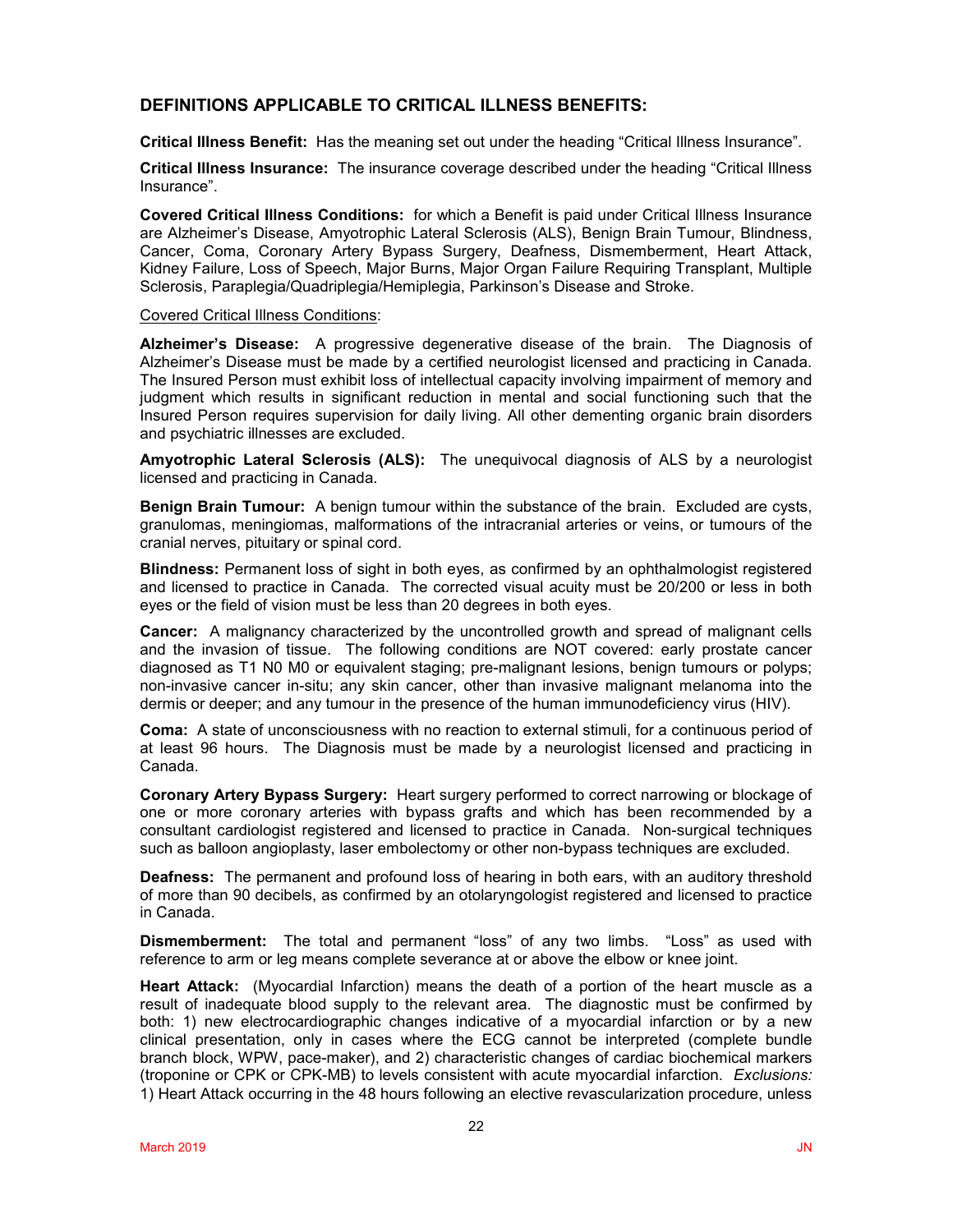it is accompanied by new pathological Q waves. 2) Heart Attack diagnosed by any other method, unless the diagnosis is confirmed as described above.

**Kidney Failure:** Permanent irreversible failure of both kidneys which necessitates treatment by regular peritoneal dialysis, haemodialysis or kidney transplantation.

**Loss of Speech:** The total, permanent and irreversible loss of the ability to speak for a continuous period of 180 days due to physical injury or physical disease. The Diagnosis must be made by an appropriate Specialist.

**Major Burns:** Third degree burns covering at least 20% of the surface area of the body of the Insured Person. The Diagnosis must be made by a plastic surgeon licensed and practicing in Canada.

**Major Organ Failure Requiring Transplant:** The irreversible failure of the heart, liver, bone marrow, both lungs and both kidneys requiring a transplant of that organ, resulting in the Insured Person being accepted into a recognized transplant program in Canada. The Insured Person must survive at least 30 days following the date of enrollment into the transplant program.

**Multiple Sclerosis:** A diagnosis by a neurologist of definite Multiple Sclerosis, characterized by well-defined neurological abnormalities persisting for a continuous period of at least six months or with evidence of two separate clinically documented episodes. Multiple areas of demyelination must be confirmed by MRI scanning or imaging techniques generally used to diagnose multiple sclerosis.

**Paraplegia/Quadriplegia/Hemiplegia:** Paralysis resulting in complete and permanent loss of use of two or more limbs without interruption for a period of 90 days. At the end of such period, the Specialist must certify that the paralysis is complete and permanent.

**Parkinson's Disease:** The Diagnosis of primary idiopathic Parkinson's Disease by a neurologist licensed and practicing in Canada and characterized by the clinical manifestation of two or more of the following: rigidity, tremor or bradykinesis. All other types of Parkinsonism are excluded.

**Stroke:** An acute cerebral vascular accident (CVA) producing neurological impairment and resulting in paralysis or other measurable objective neurological deficit persisting for at least thirty (30) days following the occurrence of the stroke. Transient Ischemic Attacks (TIAs) are not covered.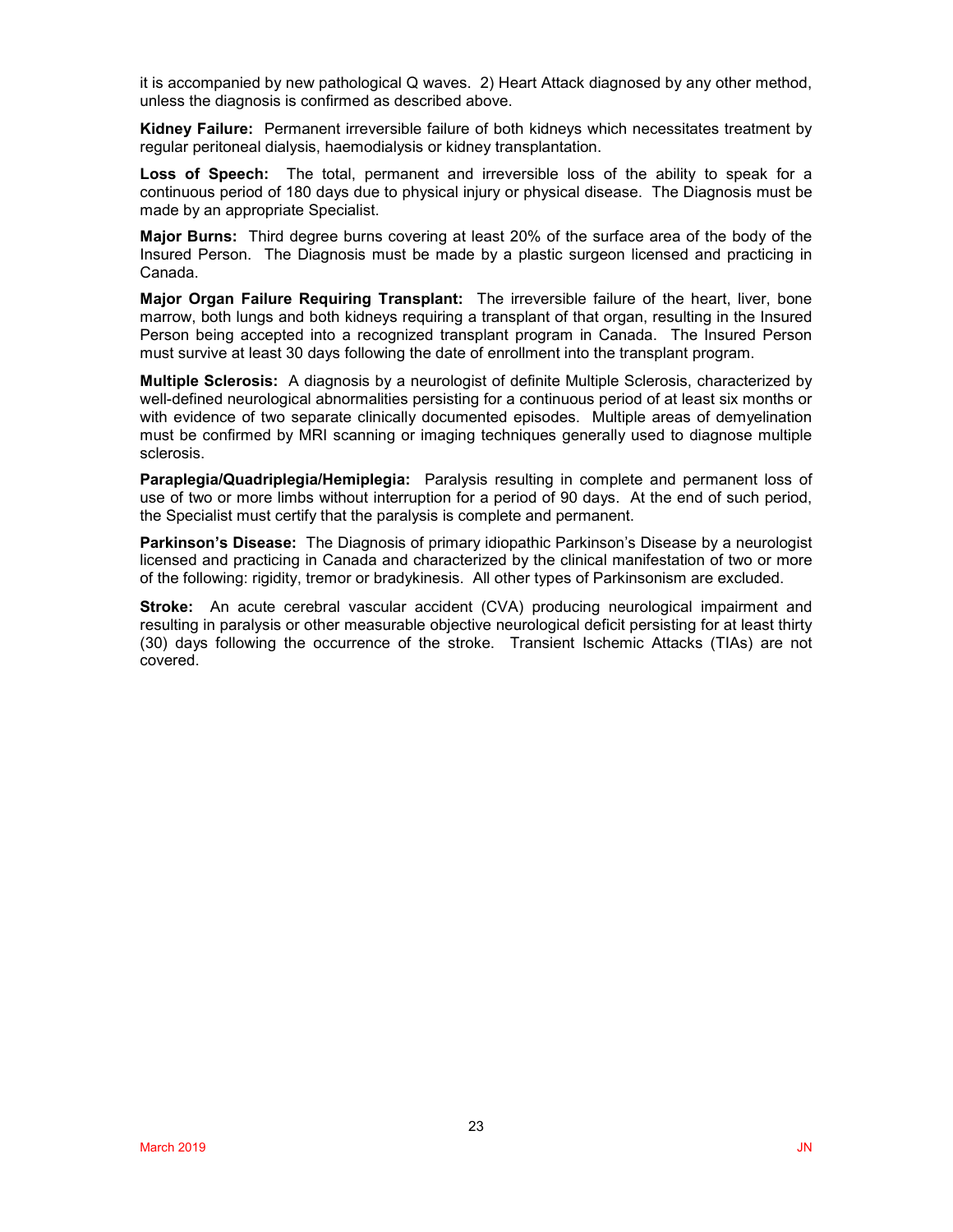## **POLICY EXCLUSIONS**

This Policy does not provide HealthSure Plus Benefits for the following:

- 1. Services and supplies that are:
	- a) Not Medically Necessary;
	- b) Not recommended or approved by a Physician;
	- c) Not rendered within the scope of the Physician's license;
	- d) Furnished by a government plan, Hospital or institution unless the Insured Person is legally required to pay for the services;
	- e) Charged in excess of the Maximum Amount Payable;
	- f) Provided without prior written Pre-Authorization by Us; or
	- g) Provided after the termination date of an Insured Person's HealthSure Plus insurance, except as outlined under subsection 18 Effect on Claims of Termination of Insurance, under the heading General Policy Terms.
- 2. Injury or Sickness occurring during or arising from an Insured Person's course of employment for which benefits are provided or payable under Workers' Compensation or under any Act or Law which provides benefits for such Injury or Sickness for which an Insured Person failed to file a claim for Workers' Compensation benefits for which they were eligible.
- 3. Injury or Sickness caused by: an act of declared or undeclared war; service in the military forces of any country, including non-military units supporting such forces; the Insured Person committing or attempting to commit civil tort or an indictable offence, taking part in a riot (meaning the Insured Person is taking an active part in common with three or more others by using or threatening to use force or violence without authority of law).
- 4. Injury or Sickness, while sane or insane, resulting from or related to self-inflicted sickness or injury, flagrant self-abuse such as continued behaviour contrary to a Physician's recommendation, suicide, threatened suicide, alcohol abuse, or drug addiction or abuse. This includes an accident where alcohol or drugs were involved; treatment related to any psychological, mental, Nervous or emotional disorders, treatment of any sexually transmitted disease, except as indicated under sub section 2 c) vi) in this section.
- 5. Procedures, devices, services, supplies, or drugs that We consider experimental or investigative in the area where service is received.
- 6. Plastic or cosmetic surgery, unless for reconstruction caused by a covered Injury, Sickness or a mastectomy. Covered expenses are only payable if the Injury happens, or the Sickness is first diagnosed while insured by the Policy, and the covered expenses must be incurred while the Insured Person is insured under the Policy;
- 7. Treatment to remove a birthmark;
- 8. Services and supplies rendered to treat hair loss or to promote hair growth, including but not limited to hair transplants and wigs;
- 9. Routine physical exams, checkups, and related x-ray and lab expenses, drugs and medicines, except those prescribed in and taken home from the Hospital where permission was Pre-Authorized by Us;
- 10. Blood products storage where not necessary or not in conjunction with a scheduled covered surgery;
- 11. Blood products when replaced by donation;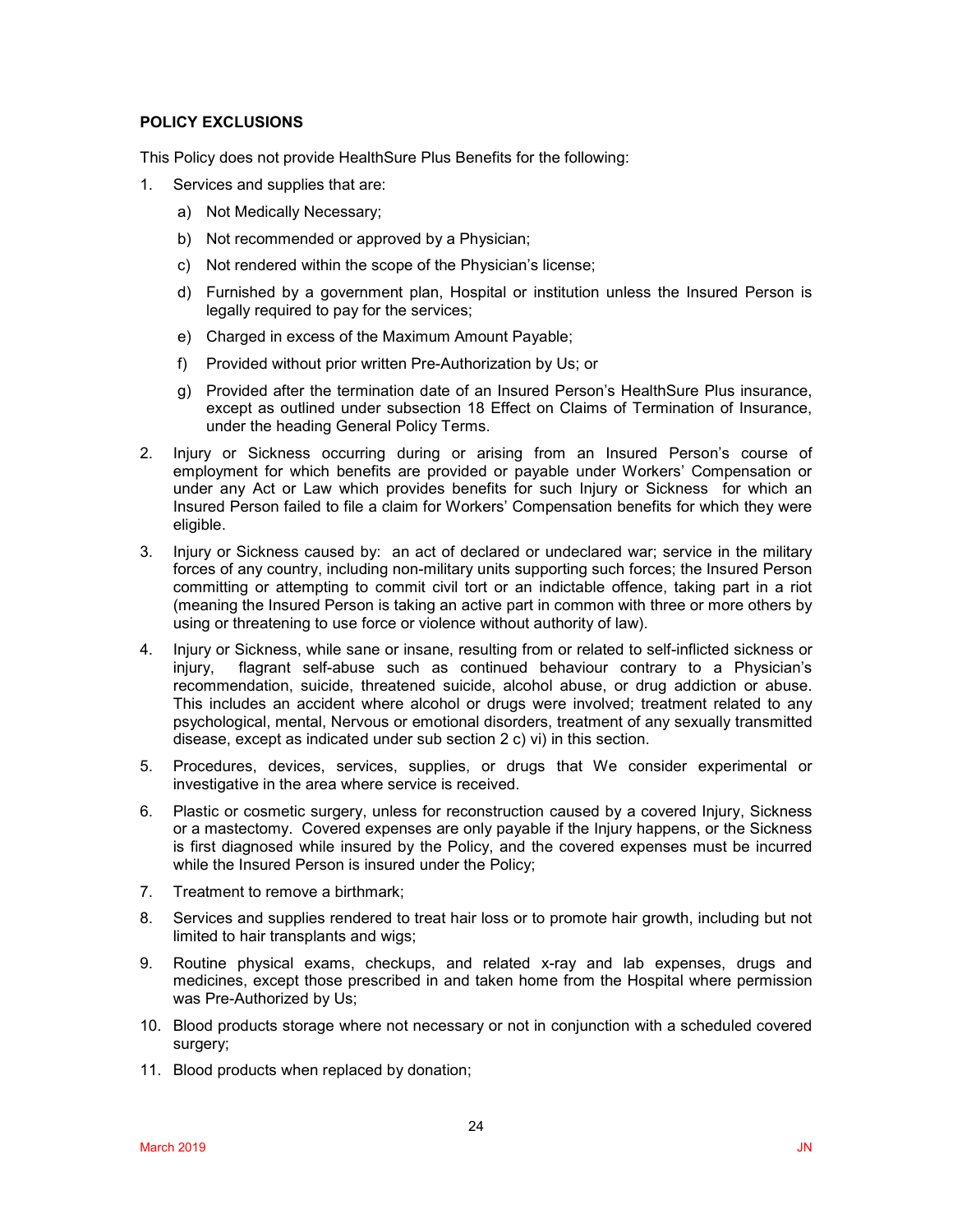- 12. Organ or tissue or transplants, including transplants for burns and related services, except corneal transplants;
- 13. The implant of an artificial organ or any service or supply in connection therewith;
- 14. Items or devices primarily used for comfort or commonly installed in homes, including but not limited to air purifier, humidifier, dehumidifier, whirlpool, air conditioning, water bed, exercise equipment or ultraviolet lighting;
- 15. Personal or home-based artificial kidney equipment:
- 16. Growth hormone treatment, regardless of the reason for prescription;
- 17. Foot care including but not limited to: shoe inserts, foot care related to corns, calluses, bunions, hallux valgus, flat feet, weak arches or weak feet;
- 18. Treatment or surgery of bony protuberance of the forefoot and toes, including misalignment of the same (e.g. bunions, spurs, hammertoes);
- 19. Any dental treatment or services;
- 20. Treatment of temporomandibular joint dysfunction, craniomandibular joint dysfunction, myofacial pain syndrome and all related conditions, orthognathic reconstructive surgery;
- 21. Private duty services of a health care provider;
- 22. Eye exams for corrective lenses, including contact lenses, eye glasses and their fitting, radial keratotomy, corneal modulation, refractive keratoplastry or any similar procedure, speech or vision therapy, including eye exercises, hearing exams, hearing aids and their fitting;
- 23. Emergency medical care provided through a public or private medical facility;
- 24. A Chronic Medical Condition;
- 25. A Related Medical Condition;
- 26. Sex change operations and complications from that surgery;
- 27. Artificial insemination, in-vitro or in-vivo fertilization, testing, treatment or medication for the primary purpose of achieving conception, maintaining pregnancy or preventing abortion, infertility and impotency testing and treatment, abortion, voluntary sterilization, reversal procedures or sterilization;
- 28. Acupuncture, chelation therapy, or laetrile used in form or any derivative or variation thereof;
- 29. Treatment for weight loss, or for exogenous or morbid obesity, including but not limited to: gastric bypass, gastric stapling, or balloon catheterization, liposuction or reconstructive surgery, any food supplement or augmentation, diet, health or exercise programs, health club dues, or weight reduction clinics;
- 30. Any treatment related to pregnancy or complications thereof;
- 31. Prosthesis, Corrective Devices and medical appliances which are not surgically required, unless necessitated by Injury, deformity or Sickness which occurs while the Insured Person is covered under the Policy;
- 32. Chronic Fatigue Syndrome including, but not limited to diagnostic workups;
- 33. Sclerotherapy, for the treatment of varicose veins of the extremities;
- 34. Any treatment relating to birth defects or congenital illnesses;
- 35. Services and supplies (including but not limited to splints and braces) prescribed or rendered solely to allow for participation in any sports related activity, or solely for strengthening, conditioning or maintaining a muscle, bone or joint function;
- 36. Injury or Sickness occurring while engaged in any hazardous, high risk or extreme sport activities including but not limited to: sky or scuba diving, parachuting, mountain climbing,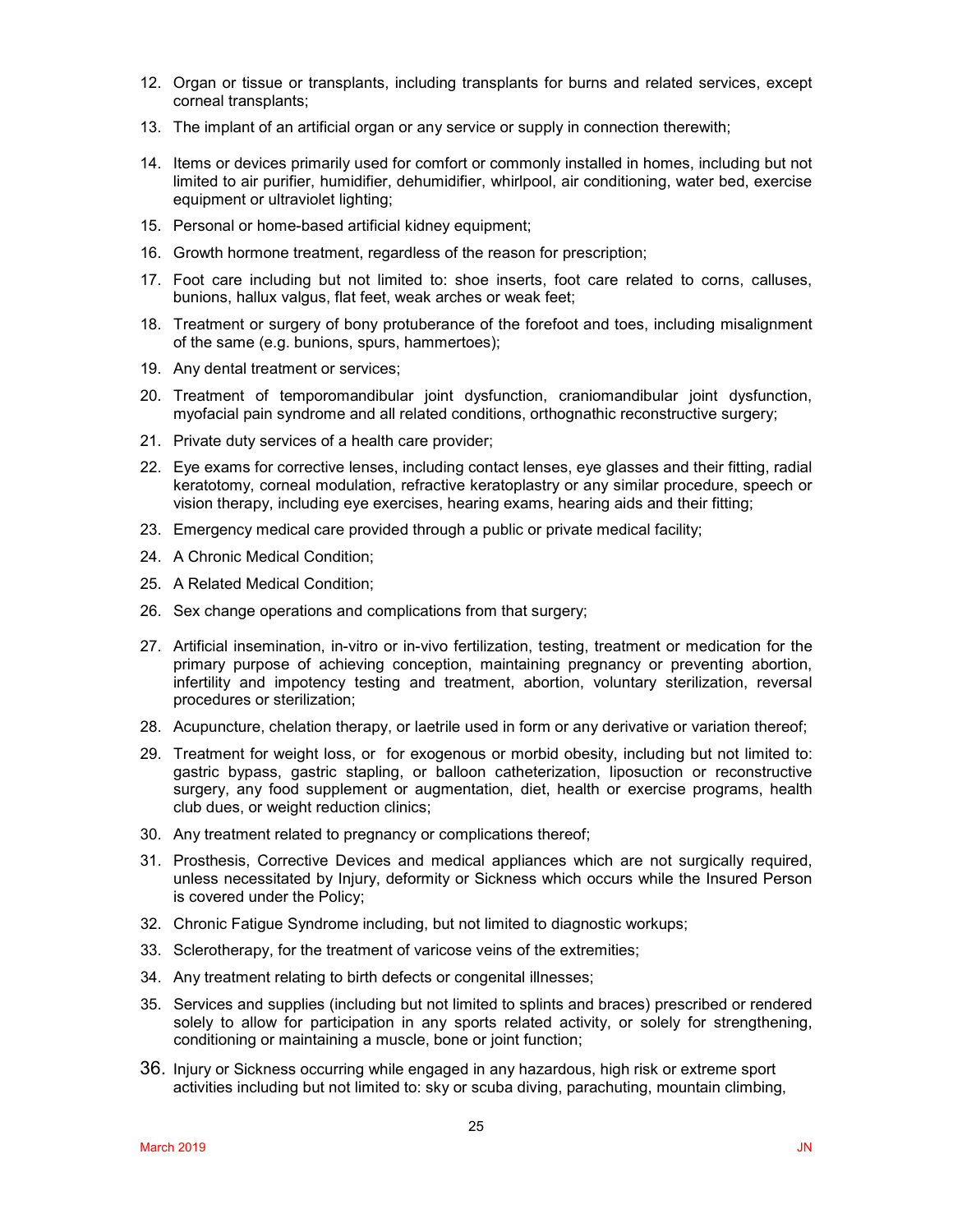ballooning, hang gliding, bungee cord jumping, stunt flying, crop dusting or the operation of an ultra-light aircraft, racing of any form (other than on foot) and all professional sports.

## **CRITICAL ILLNESS BENEFIT EXCLUSIONS**

This Policy does not provide Critical Illness Benefits for the following:

- 1. All dementing organic brain disorders and psychiatric illnesses not specifically listed under the Alzheimer's Disease definition.
- 2. All types of Parkinsonism not specifically listed under the Parkinson's Disease definition.
- 3. Cysts, granulomas, meningiomas, malformations of the intracranial arteries or veins, or tumours of the cranial nerves, pituitary or spinal cord.
- 4. The following cancer related conditions are not covered: early prostate cancer diagnosed as T1 N0 M0 or equivalent staging; pre-malignant lesions, benign tumours or polyps; noninvasive cancer in-situ; any skin cancer, other than invasive malignant melanoma into the dermis or deeper; and any tumour in the presence of the human immunodeficiency virus (HIV).
- 5. Non-surgical techniques such as balloon angioplasty, laser embolectomy or other nonbypass techniques.
- 6. A Heart Attack occurring in the 48 hours following an elective revascularization procedure, unless it is accompanied by new pathological Q waves.
- 7. A Heart Attack diagnosed by any other method, unless the diagnosis is confirmed as described in the definition of Heart Attack.
- 8. Transient Ischemic Attacks (TIAs).

## **LIMITATIONS**

Policy Benefits are subject to limitations described below.

### **1. LIFETIME MAXIMUM**

Benefits under this Policy are provided to an Overall Lifetime Maximum of \$1,000,000 per Insured Person. When the total Benefits for an Insured Person reaches the Overall Lifetime Maximum, the coverage afforded the Insured Person under the Policy terminates.

## **2. PRE-EXISTING CONDITION LIMITATION**

Benefits for HealthSure Plus are limited for any Pre-Existing Condition that existed during the 24 months prior to the Insured Person's Effective Date of coverage. HealthSure Plus coverage is not provided for any Pre-Existing Condition until after the Insured Person has been continuously insured for 24 months under this Policy.

This limitation does not apply to a newborn who is insured on the date of birth.

### **3. BENEFIT MAXIMUM**

Benefits payable under this Policy for medical and/or hospital expenses in respect of an Insured Person are limited to the Maximum Amount Payable.

### **4. HOSPITAL AND INPATIENT SERVICES LIMITATION**

Benefits payable under this Policy for Hospital confinement and associated Inpatient charges in respect of an Insured Person are limited to a maximum of 180 days per Insured Person.

### **5. INCIDENTAL SURGICAL PROCEDURES**

Unless approved by Us, the Policy will provide coverage for only the surgery or procedures relating to conditions noted upon referral and Pre-Authorization.

## **6. WAITING PERIOD FOR SPINE, KNEE OR HIP SURGERIES**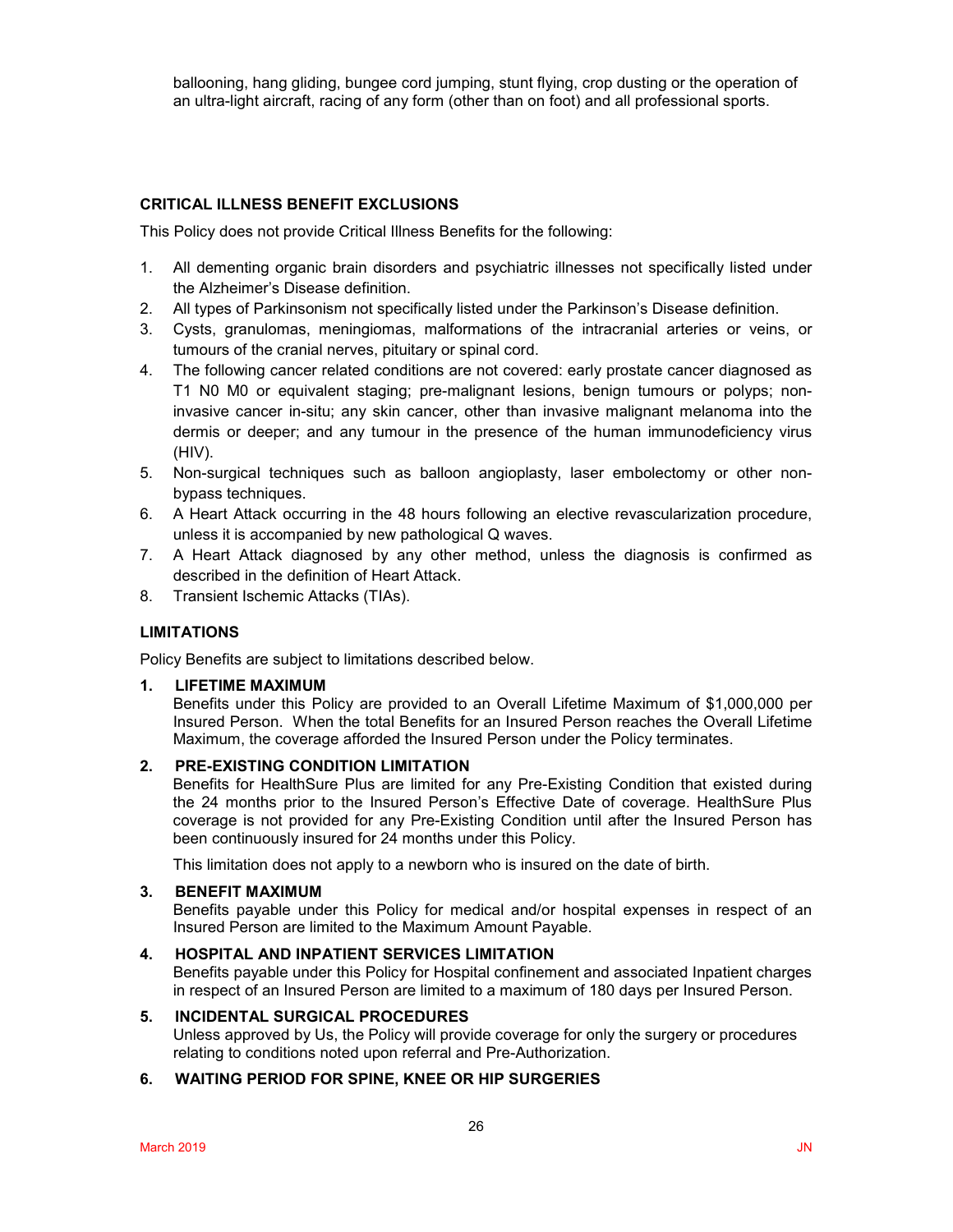Even if diagnosed for the first time, major spine, knee or hip surgeries, including joint replacement, other than arthroscopic procedures, will not be authorized until an Insured Person has been insured under the Policy for 24 consecutive months.

## **7. BENEFITS NOT PROVIDED IN PROVINCE OF RESIDENCE**

An Insured Person is not entitled to receive Benefits under this Policy for services that are prohibited by the Canada Health Act to obtain in your province of residence. This policy also includes the following exclusion:

## **NUCLEAR, CHEMICAL, BIOLOGICAL TERRORISM EXCLUSION**

Notwithstanding any provision to the contrary within this insurance or any endorsement thereto it is agreed that this insurance excludes any losses, directly or indirectly arising out of, contributed to or caused by, or resulting from or in connection with any act of nuclear, chemical, biological terrorism (as defined below) regardless of any other cause or event contributing concurrently or in any other sequence to the loss.

For the purpose of this endorsement:

"Nuclear, chemical, biological terrorism" shall mean the use of any nuclear weapon or device or the emission, discharge, dispersal, release or escape of any solid, liquid or gaseous chemical agent and/or biological agent during the period of this insurance by any person or group(s) of persons, whether acting along or on behalf of or in connection with any organization(s) or government(s), committed for political, religious or ideological purposes or reasons including the intention to influence any government and/or to put the public, or any section of the public, in fear.

"Chemical agent" shall mean any compound which, when suitably disseminated, produces incapacitating, damaging or lethal effects on people, animals, plants or material property.

"Biological agent" shall mean any pathogenic (disease producing) micro-organism(s) and/or biologically produced toxin(s) (including genetically modified organisms and chemically synthesized toxins) which cause illness and/or death in humans, animals or plants.

## **WAR AND TERRORISM EXCLUSION**

Notwithstanding any provision to the contrary within this insurance or any endorsement thereto it is agreed that this insurance excludes loss, damage, cost or expense of whatsoever nature directly or indirectly caused by, resulting from or in connection with any of the following regardless of any other cause or event contributing concurrently or in any other sequence to the loss if the assured/Insured Person takes an active part therein.

- 1. War, invasion, acts of foreign enemies, hostilities or warlike operations (whether war be declared or not), civil war, rebellion, revolution, insurrection, civil commotion assuming the proportions of or amounting to an uprising, military or usurped power; or
- 2. Any act of terrorism.

For the purpose of this endorsement an act of terrorism means an act, including but not limited to the use of force or violence and/or the threat thereof, of any person or group(s) of persons, whether acting alone or on behalf of or in connection with any organization(s) or government(s), committed for political, religious, ideological or similar purposes including the intention to influence any government and/or to put the public, or any section of the public, in fear.

This endorsement also excludes loss, damage, cost or expense of whatsoever nature directly or indirectly caused by, resulting from or in connection with any action taken in controlling, preventing, suppressing or in any way relating to 1 and/or 2 above.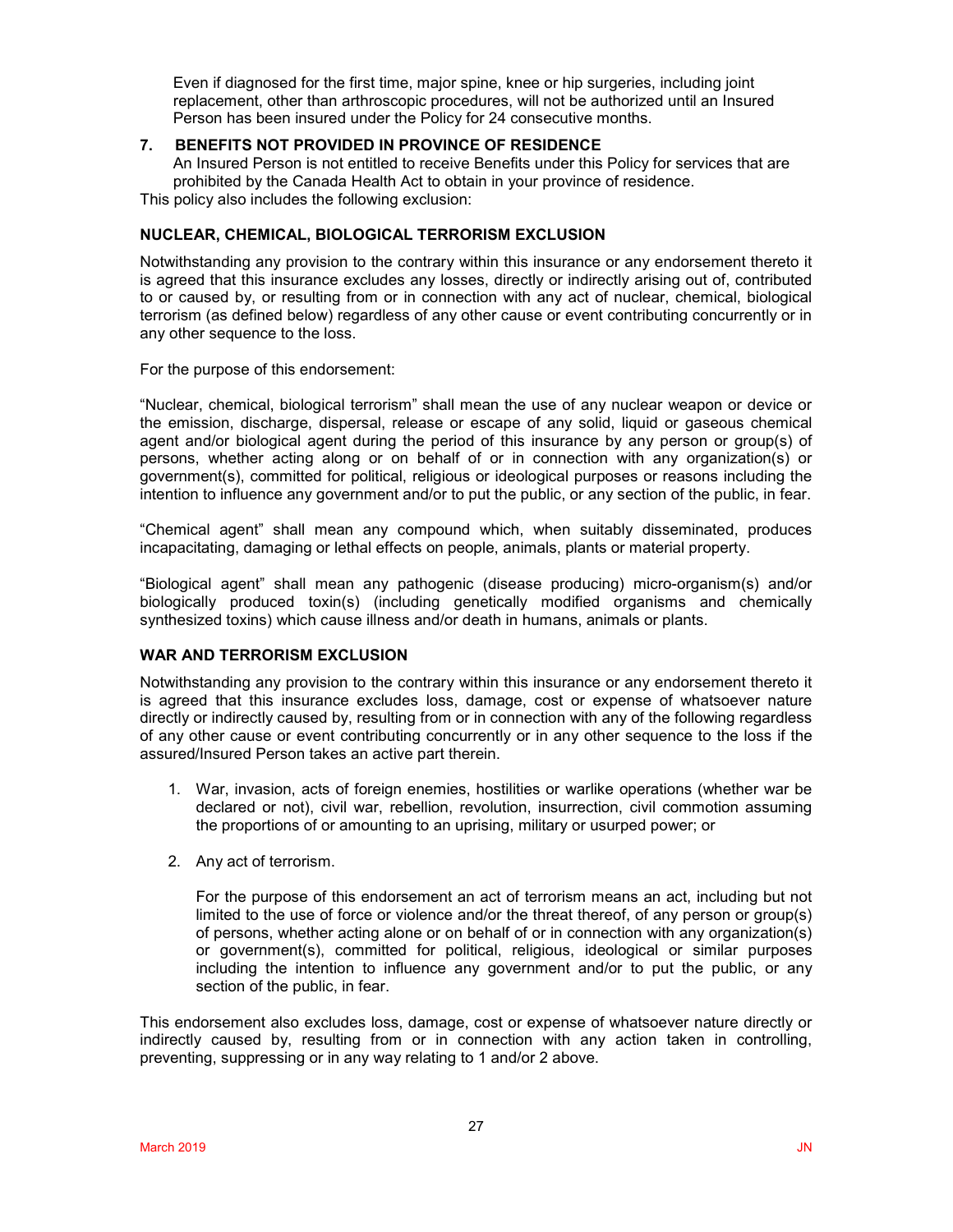If the Underwriters allege that by reason of this exclusion, any loss, damage, cost or expense is not covered by this insurance the burden of proving the contrary shall be upon the assured.

In the event any portion of this endorsement is found to be invalid or unenforceable, the remainder shall remain in full force and effect.

### **HEALTHSURE PREMIUM**

### **BENEFIT SCHEDULE FOR CRITICAL ILLNESS INSURANCE**

Critical Illness Insurance is available to each eligible Member and Spouse up to \$25,000. Subject to the eligibility provisions described in section b) of the Eligibility section.

#### Smoker to Non-Smoker Premium Rates under Critical Illness Insurance

An Insured Person previously ineligible for non-smoker premium rates may request a change to non-smoker rates by completing an application. A change from smoker to non-smoker premium rates for an Insured Person will become effective on the first day of the month coincident with the date the Company approves the application.

If, on the date that the change from smoker to non-smoker premium rates in respect of an Insured Person would otherwise become effective, there has been a change in such person's health or insurability since the date of the request for a change, then the change to non-smoker premium rates will not become effective until satisfactory evidence has been provided to the Company that the change in such person's health or insurability would not affect the approval of the change from smoker to non-smoker premium rates by the Company.

### **CRITICAL ILLNESS INSURANCE**

## **1. PAYMENT OF BENEFIT**

If an Insured Person is diagnosed by a Specialist with a Covered Critical Illness Condition while his Critical Illness Insurance is in force and survives for 30 days following the Date of Diagnosis or such longer period as described in certain Covered Critical Illness Conditions, the Company will pay to such Insured Person the amount of Critical Illness Insurance in force with respect to such Insured Person (the **"Critical Illness Benefit"**), subject to the terms and conditions of this Policy. The Date of Diagnosis must be later than the Issue Date of the coverage. If the Insured Person dies before the Critical Illness Benefit is paid, the Critical Illness Benefit will be paid to the estate of such Insured Person. The Company will pay the Critical Illness Benefit for one Covered Critical Illness Condition only.

## **ALL BENEFIT AMOUNTS, LIMITATIONS AND EXCLUSIONS WITHIN THIS POLICY ARE IN CANADIAN DOLLARS.**

## **2. EXCLUSIONS**

The Critical Illness Benefit will not be paid if a Covered Critical Illness Condition results directly or indirectly from any one or more of the following:

(a) a Pre-Existing Condition. This exclusion applies for the 24 months following the effective date and for the first 24 months from the effective date of an increase in the amount of an Insured Person's Critical Illness insurance;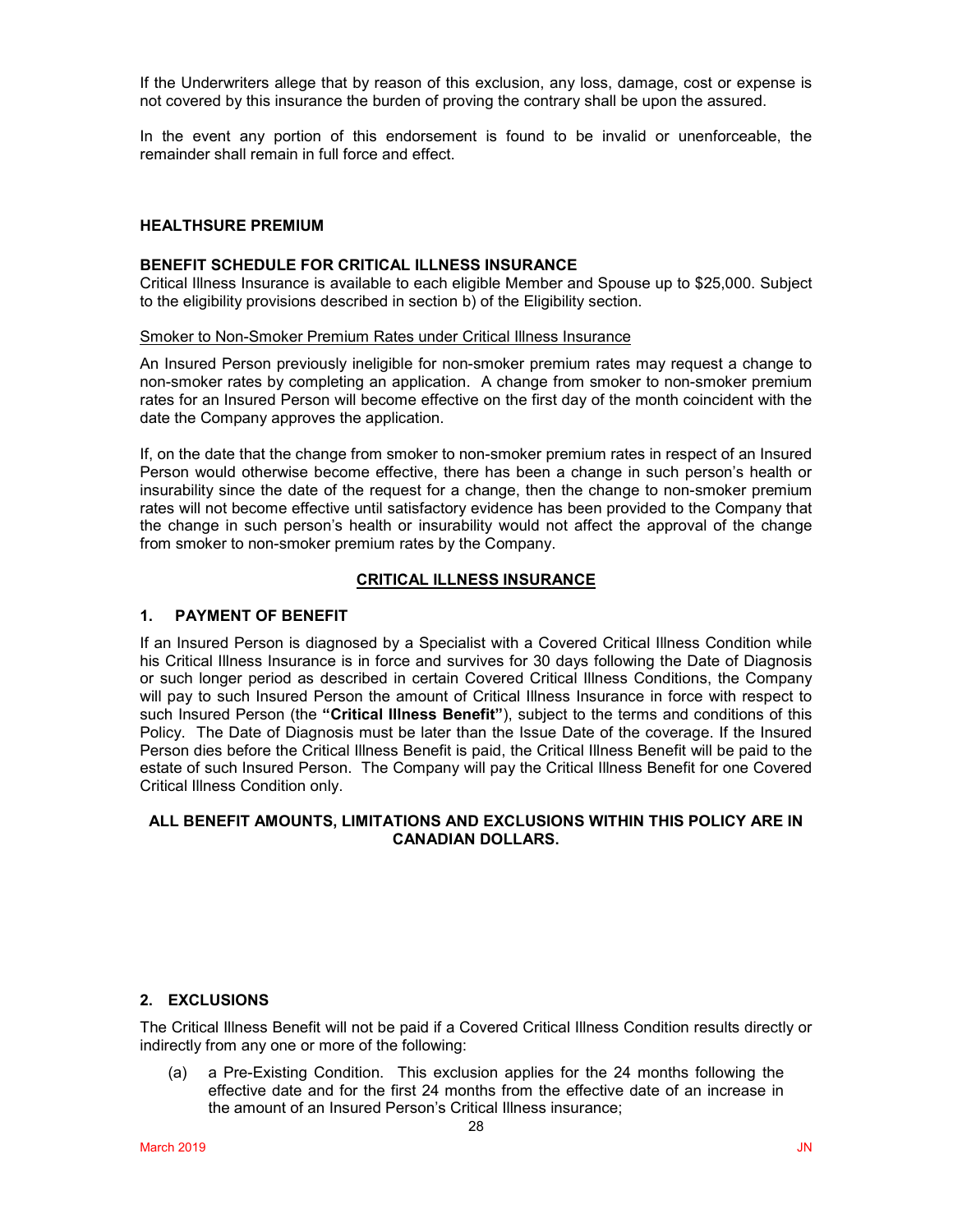- (b) attempted suicide;
- (c) taking poison or inhaling gas, whether voluntarily or involuntarily, not connected with the employment of the Insured Person;
- (d) taking any drug other than as prescribed by a licensed physician;
- (e) war or full time active service in the armed forces of any country;
- (f) flying as a student pilot or flying as a privately licensed pilot for less than 25 hours or more than 400 hours per year;
- (g) participation in a criminal act or any attempt to commit a criminal offense, including but not limited to operating a motor vehicle while the concentration of alcohol in 100 milliliters of the Insured Person's blood exceeds 80 milligrams; or
- (h) intentionally self-inflicted injury, while sane or insane.

In addition, the Critical Illness Benefit will not be paid if the Insured Person suffers Paraplegia/Quadriplegia/Hemiplegia, Blindness, Deafness, Major Burns, Stroke, Coma, or Dismemberment as a result, directly or indirectly, from amateur or professional boxing, bungee jumping, B.A.S.E. jumping, cliff diving, mountain climbing, motor vehicle race or speed competition on land and/or water, parachuting or underwater activities, including scuba diving and snuba diving.

## **3. LIMITATIONS**

An Insured Person's Critical Illness Insurance will be void and the Company's liability will be limited to the return of any premiums paid if the Insured Person is diagnosed with Cancer, had any signs and/or symptoms or medical problems commence, or had investigations leading to the Diagnosis of any cancer covered or excluded under the Policy initiated within 90 days following the Issue Date of his Critical Illness Insurance coverage.

## **4. RIGHTS OF EXAMINATION**

As a condition precedent to payment of the Critical Illness Benefit under this Policy:

- (a) the Insured Person will afford to the Company an opportunity to examine the Insured Person by a medical practitioner of the Company's choice to confirm the Diagnosis of a Covered Critical Illness Condition; and
- (b) in the case of death of the Insured Person, the Company may require an autopsy subject to any law of the applicable jurisdiction relating to autopsies.

### **HealthSure PLUS**

## **1. PAYMENT OF BENEFIT**

If an Insured Person is placed on a Surgical/Procedural Waiting List in Canada, the Company will indemnify or pay Benefits for the services described under section 2. Covered Benefits and Services below, subject to Pre-Authorization by Us, and the Limitations, Exclusions and other terms and conditions of coverage in this Policy.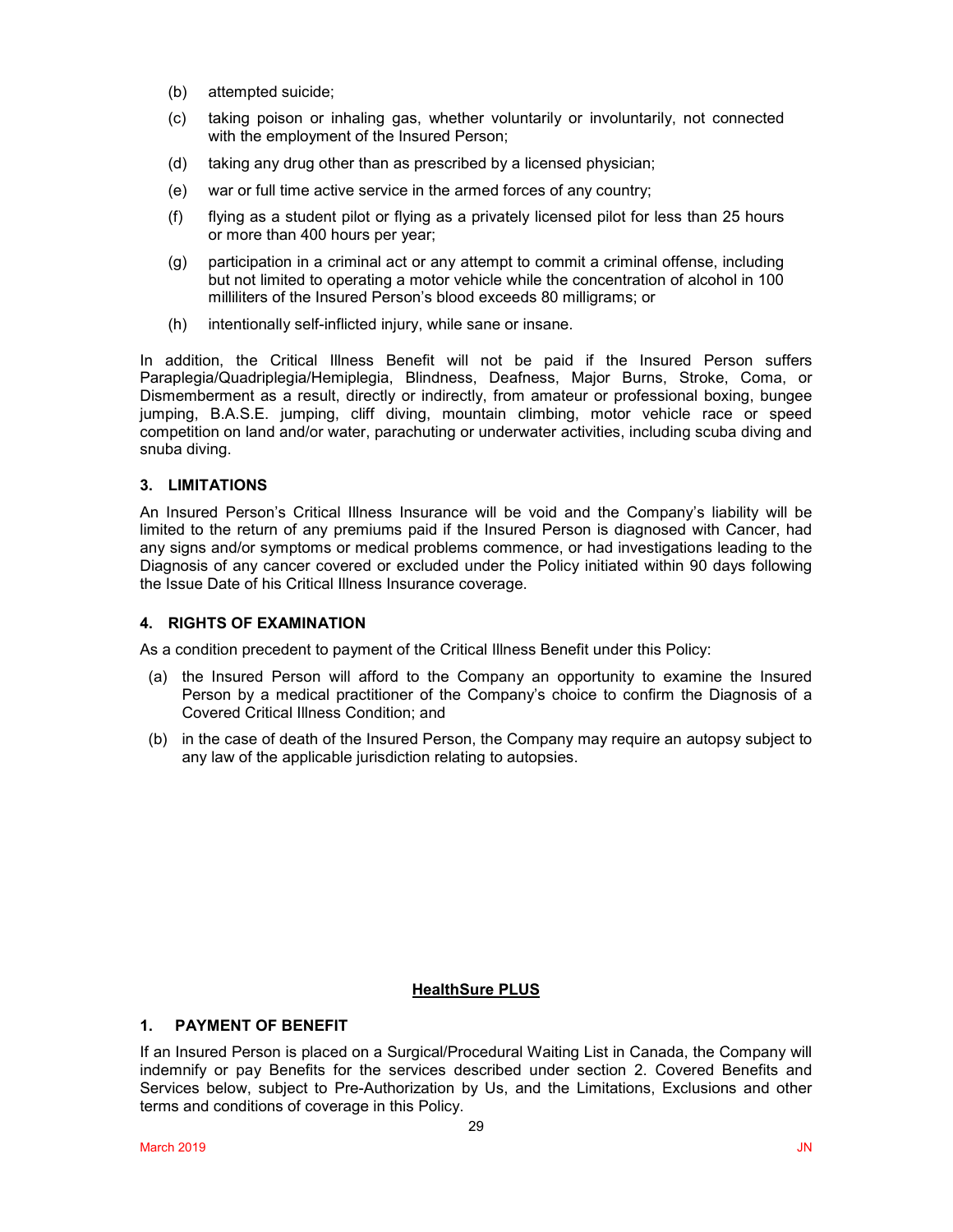Pre-Authorization by Us means the surgery or diagnostic procedure has been approved by Us based on confirmation from the specialist Physician's office or from the appropriate Canadian facility that:

- a) the Insured Person has been placed on a Surgical/Procedural Waiting List; and
- b) the surgery(s) or diagnostic procedure(s) cannot be performed earlier than forty five (45) days from the date the Insured Person is placed on the waiting list.

Reimbursement for eligible expenses under this Benefit is 100% with no deductible.

### **ALL BENEFIT AMOUNTS, LIMITATIONS AND EXCLUSIONS WITHIN THIS POLICY ARE IN CANADIAN DOLLARS.**

## **2. COVERED BENEFITS AND SERVICES**

### a) **SURGICAL AND RELATED MEDICAL SERVICES**

Surgical services and other medical care directly related to the approved surgery provided by an approved Physician in an approved Hospital, Outpatient Surgical Facility, or freestanding ambulatory surgical center, including services of an anaesthesiologist and assistant Surgeons when required.

This includes pre-surgical consultations and/or tests to determine if the surgery is Medically Necessary.

## b) **HOSPITAL AND INPATIENT SERVICES**

Hospital Accommodation

Room and board charges for up to semi-private room accommodation, unless the Hospital is a private facility which provides private room accommodation only, for Hospital confinement in relation to an approved surgery.

ii) Other Inpatient Services and Supplies Medically Necessary services, supplies and prescriptions related to an approved surgery in an approved Hospital.

#### c) **OTHER HEALTH SERVICES**

i) Diagnostic Procedures

If approved by Us, Medically Necessary diagnostic procedures related to conditions or treatment not otherwise limited or excluded under the Policy. Covered diagnostic procedures are limited to the following:

Magnetic Resonance Imaging (MRI) Computerized Axial Tomography (CAT or CT scans) Myelograms Angiography **Angioplasty** Cardiac Catheterization

### ii) Medical and Surgical Support Services

Once treatment for an Insured Person has been approved by MSH INTERNATIONAL (CANADA) LTD., We will assist in locating a provider and coordinate the required surgery or Diagnostic Procedure. Requests for a specific Hospital or Doctor may be considered and must be approved in advance by Us.

iii) Second Opinions

Once an Insured Person has been placed on a Surgical/Procedural Waiting List in Canada for a condition covered under this policy, the Insured Person may be eligible for a second opinion on the recommended surgery or Diagnostic Procedure at no cost to the Insured Person, subject to Pre-Authorization and approval by Us. If determined necessary by Us, We may require a second surgical opinion for any surgery or procedure.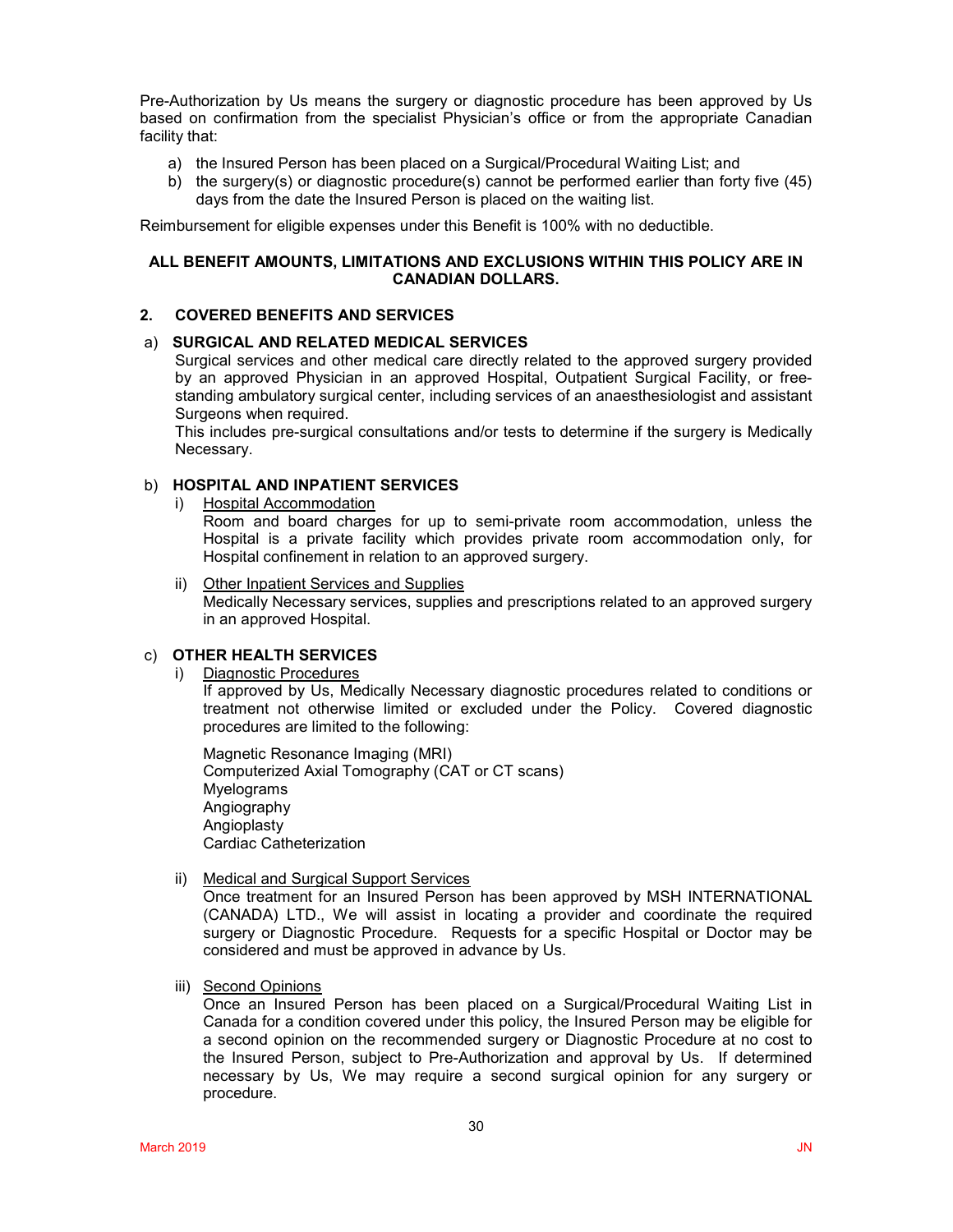iv) Accommodation and Meals for Family Members

When We determine that a patient requires travelling assistance for a covered surgery only, We may authorize reimbursement of the costs of commercial accommodation and meals for a Family Member, or other person approved by Us.

The maximum daily allowance will be the lesser of the total charges and \$150 per day, subject to an overall maximum per Insured Person of \$1,500 per Occurrence.

We will only reimburse covered expenses evidenced by original, itemized receipts.

v) Transportation for Covered Services

Transportation costs incurred by an Insured Person while travelling to and from the approved surgical facility, including transportation costs for a follow-up appointment with the performing surgeon, if required, will be reimbursed upon completion of an authorized surgery.

In addition, transportation costs incurred by a Family Member or other person providing travel assistance to the Insured Person, when approved in advance by Us, will also be reimbursed subject to the Benefit maximum per Occurrence.

This Benefit is calculated by measuring the round-trip travel distance from the Insured Person's Canadian residence to the approved surgical facility, according to the most recent Rand McNally geographical data available to Us. The maximum Benefit per surgery is calculated at the rate of 51.5 cents per Kilometer up to a maximum Benefit of \$500 per Occurrence.

vi) Acquired Immune Deficiency Syndrome (AIDS) or AIDS Related Diseases

The Policy will provide coverage for treatment of AIDS or AIDS related diseases, when a positive HIV or Aids diagnosis is made after the Effective Date of an Insured Person's coverage, up to \$50,000 per Insured Person per lifetime for all such treatment in total.

## **3. SPECIALIST CONSULTATIONS**

If an Insured Person is referred by their General Practitioner (GP) to a specialist Physician for assessment while insured under this Benefit, and the specialist Physician confirms that the assessment cannot be provided within forty-five (45) consecutive days of the referral by the GP, the Policy will pay Benefits for the cost of an assessment by a specialist Physician approved by Us, subject to the following:

- a) the referral by the GP is to a specialist Physician in one of the following medical specialties: Orthopedics; Cardiology; Neurology; General Surgery; Gastroenterology; Ear, Nose and Throat; Ophthalmology; Urology; Rheumatology; Spine Team; and
- b) the assessment is for the purpose of determining a condition which may result in a diagnostic test or surgical treatment.

MSH INTERNATIONAL (CANADA) LTD. will make the first available appointment with the appropriate specialist Physician at the geographical location closest to the Insured Person and make every effort to schedule the special Physician assessment within twenty one (21) days from the referral by the GP and/or approval of the request.

Travel expenses to the specialist Physician approved by Us are not included under this Benefit.

An Insured Person's coverage under this Benefit will commence on the first of the month following ninety 90 days from the Effective Date of an Insured Person's HealthSure Plus coverage. No coverage will be provided for specialist Physician referrals for new medical conditions made during this waiting period.

For an Insured Person who has HealthSure Plus Single Plan coverage, the Specialist Consultations Benefit provides for a maximum of two assessments per Insured Person per coverage period.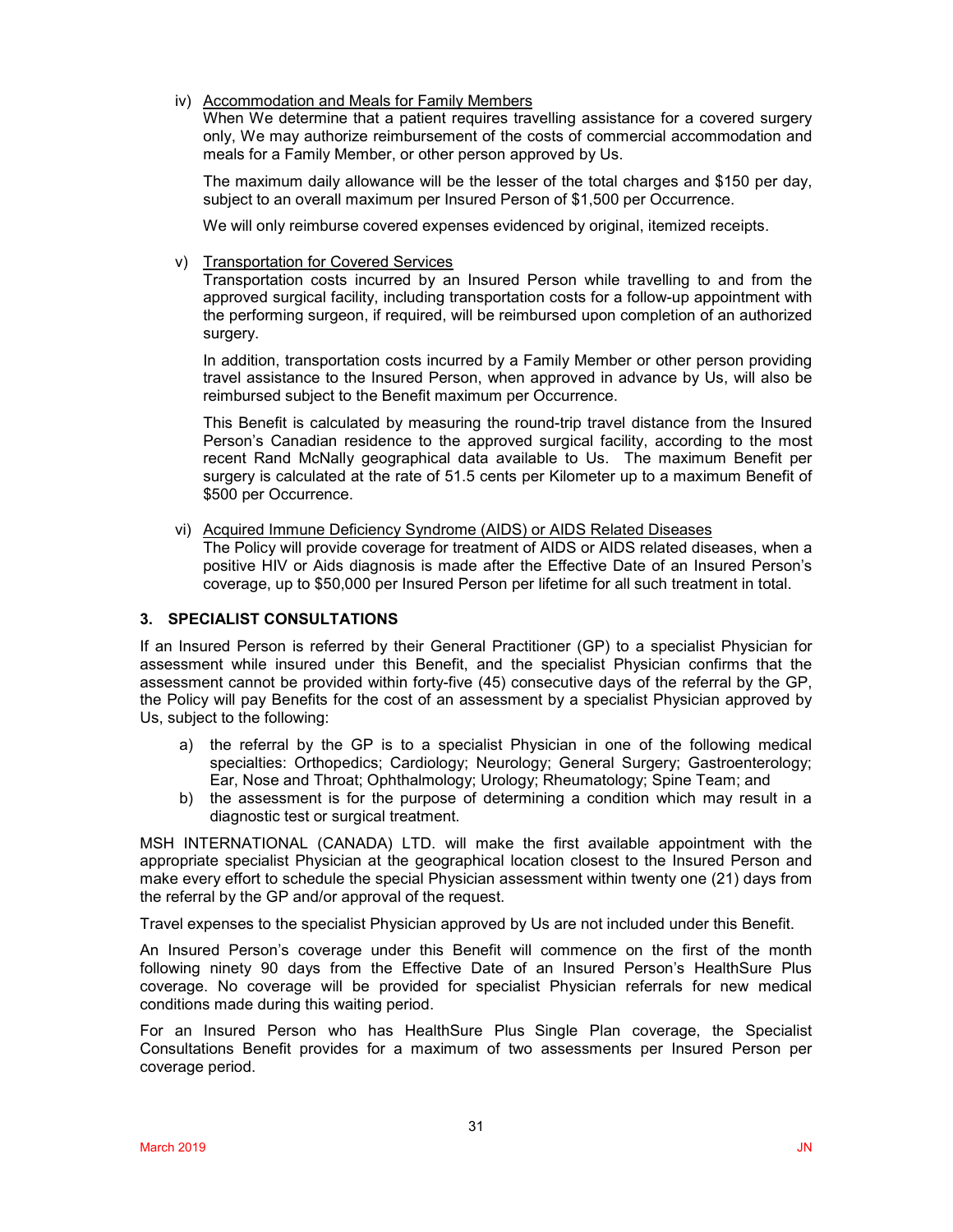For an Insured Person who has HealthSure Plus Couple Plan, HealthSure Plus Single with Children Plan, or HealthSure Plus Family Plan coverage, the Specialist Consultations Benefit provides for a maximum of three assessments in total for all Insured Persons per coverage period. Each assessment includes an initial and follow-up consultation.

A coverage period is defined as one Calendar Year from the Effective Date of an Insured Person's HealthSure Plus coverage.

### **CLAIMS PROCEDURES APPLICABLE TO MEDICAL BENEFITS**

To determine eligibility the Insured Person **MUST** provide the following:

• Proof of referral for medical specialist, diagnostic or surgical procedure;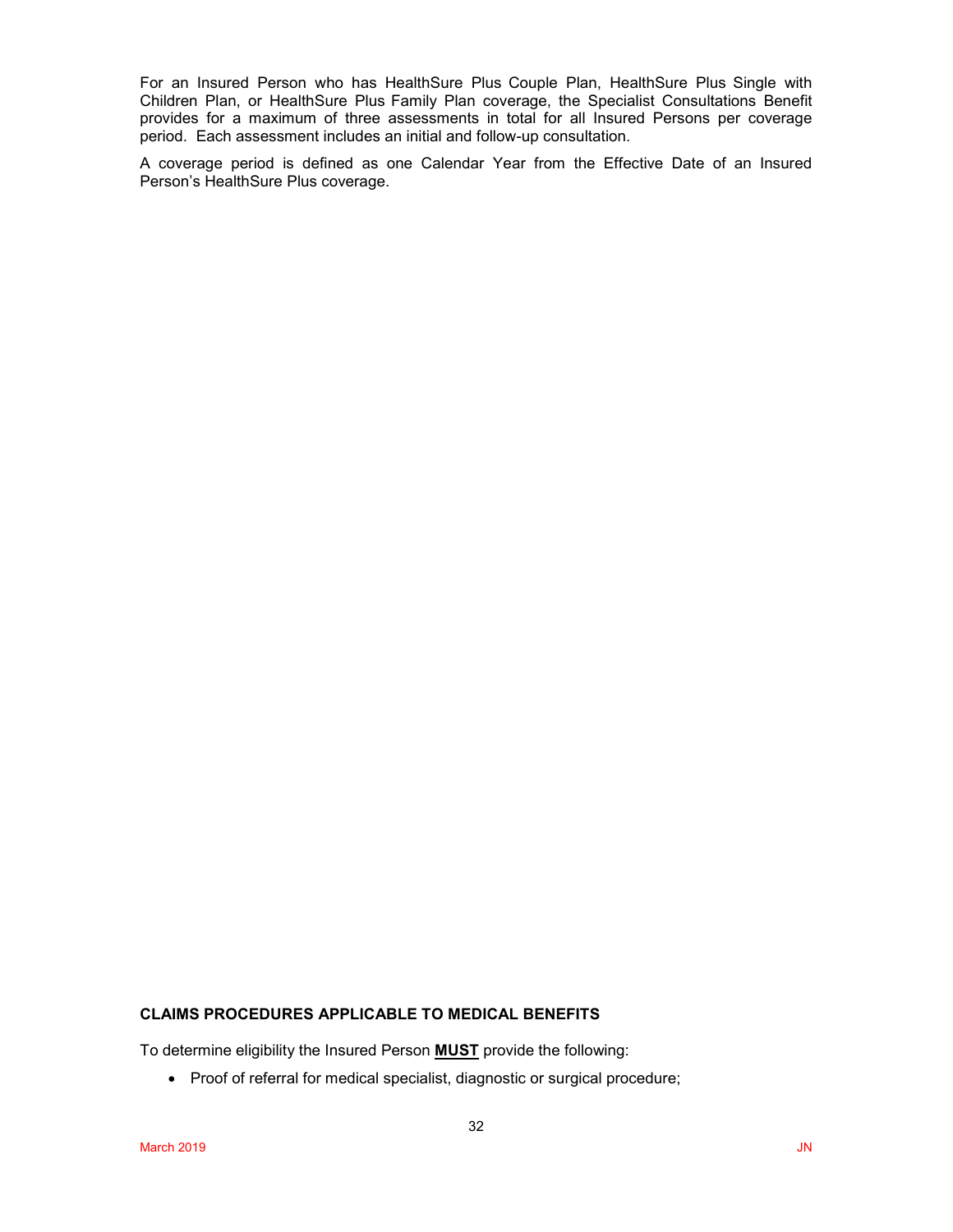- Proof that the scheduled appointment date for medical specialist, diagnostic or surgical procedure is greater than 45 days from the date that the referral was made;
	- $\circ$  In the event that confirmation of a scheduled appointment date cannot be obtained, documentation from the medical specialist, diagnostic or surgical facility, who will be performing the service, will be required. This document needs to state that you are on a waiting list and unable to get an appointment within 45 days or state the earliest anticipated possible date that an appointment will be scheduled;
	- $\circ$  If the insured is unable to obtain documentation of an appointment, when 45 days from the referral date has elapsed it is assumed that an appointment is unavailable.
- Supporting documents and medical notes from referring medical physician and/or specialist;
- If an Insured member does not have medical specialist, or facility for diagnostic or surgical procedure please contact MSH International for assistance.

To expedite the process to determine claim eligibility, we would suggest that you request copies of the referral, supporting documents and medical notes from your medical practitioner. When information is requested by "us", on your behalf, the average response time is 8 weeks which can cause a significant delay the claims process. When information is requested by the patient the normal turnaround time is typically much faster.

This Policy does not cover expenses directly or indirectly related to;

- Cost of obtaining or copies of
	- o Referral for medical specialist, diagnostic or surgical procedure;
	- o Documentation of scheduled or anticipated appointment for medical specialist, diagnostic or surgical procedure;
	- o Supporting documents;
	- $\circ$  Medical notes;<br> $\circ$  Clinical notes
	- Clinical notes

Any fees incurred are the responsibility of the claimant.

In the event an insured person obtains diagnostic, specialist, or surgical services without the prior authorization of the Insurer, such service is not eligible for reimbursement.

To obtain authorization please forward the all pertinent information MSH INTERNATIONAL at the following;

> **MSH INTERNATIONAL Pre-Certification department** 300, 999 – 8th Street S.W. Calgary, Alberta, CANADA T2R 1N7 Fax: +1 403 265 9425 [claimsamerica@msh-intl.com](mailto:claimsamerica@msh-intl.com)

The Insurers will pay Benefits provided that:

• The required premiums have been paid relative to the Insured Person making the claim.

It is understood that: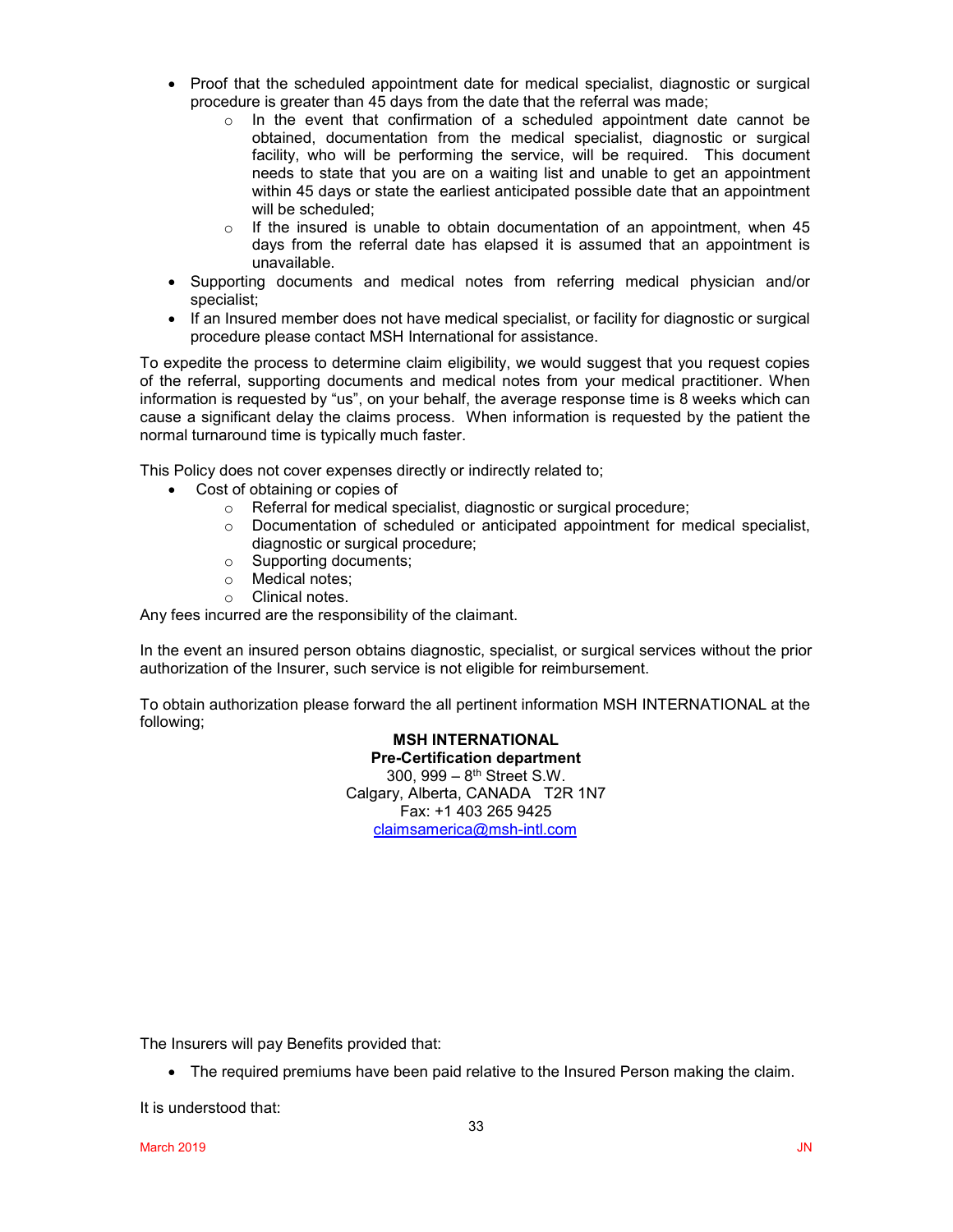- The Insurers can ask for medical information from any Physician or Surgeon as often as required and if necessary examine the Insured Person; and
- The Insurers shall be notified of any circumstances that may lead to a claim against a third party or any other insurance.

### **All pertinent information shall be sent to MSH INTERNATIONAL Suite 300, 999 8th Street S.W. Calgary, Alberta, Canada T2R 1N7**

### **EFFECT ON CLAIMS OF TERMINATION OF HEALTHSURE PLUS**

Termination of this Policy in respect of an Insured Person will not prejudice any claim where:

- a) the Policy has been terminated in accordance with the provisions under the Termination of Policy section, and
- b) the Insured Person has been placed on a Surgical/Procedural Waiting List prior to the termination date of the Policy.

The Limitations, Exclusions and other terms and conditions of coverage in the Policy will apply.

### **EFFECT ON CLAIMS OF TERMINATION OF CRITICAL ILLNESS INSURANCE**

Termination of this Policy or the Critical Illness Insurance in respect of an Insured Person will not prejudice any claim in connection with a Covered Critical Illness Condition provided that:

- a) the Date of Diagnosis is before the earlier of the termination date of this Policy or of the Critical Illness Insurance in respect of the Insured Person;
- b) the existence of the Covered Critical Illness Condition is reported to the Company no later than 30 days following the earlier of the termination date of this Policy or of the Critical Illness Insurance in respect of the Insured Person;
- c) for Coma, the continuous 96 hour minimum period of unconsciousness must have commenced, but need not be completed, before the earlier of the termination date of this Policy or of the Critical Illness Insurance in respect of the Insured Person;
- d) for Stroke, the 30 day period of paralysis or other measurable objective neurological deficit must have commenced, but need not be completed, before the earlier of the termination date of this Policy or of the Critical Illness Insurance in respect of the Insured Person;
- e) for Major Organ Failure Requiring Transplant, the 30 day survival period must have commenced, but need not be completed, before the earlier of the termination date of this Policy or of the Critical Illness Insurance in respect of the Insured Person;
- f) for Paraplegia/Quadriplegia/Hemiplegia, the 90 day period of permanent loss must have commenced, but need not be completed, before the earlier of the termination date of this Policy or of the Critical Illness Insurance in respect of the Insured Person;
- g) for Loss of Speech the 180 day period of permanent loss must have commenced, but need not be completed, before the earlier of the termination date of this Policy or of the Critical Illness Insurance in respect of the Insured Person; and
- h) for Multiple Sclerosis, the 6 month period of episodes of well-defined neurological abnormalities must have commenced, but need not be completed, before the earlier of the termination date of this Policy or of the Critical Illness Insurance in respect of the Insured Person.

The Limitations, Exclusions and other terms and conditions of coverage in this Policy will apply. **GENERAL PROVISIONS AND LIMITATIONS**

**Arbitration:** Any differences with respect to medical opinion will be settled between two medical experts appointed by the two parties. This dispute resolution will be in writing. Any differences of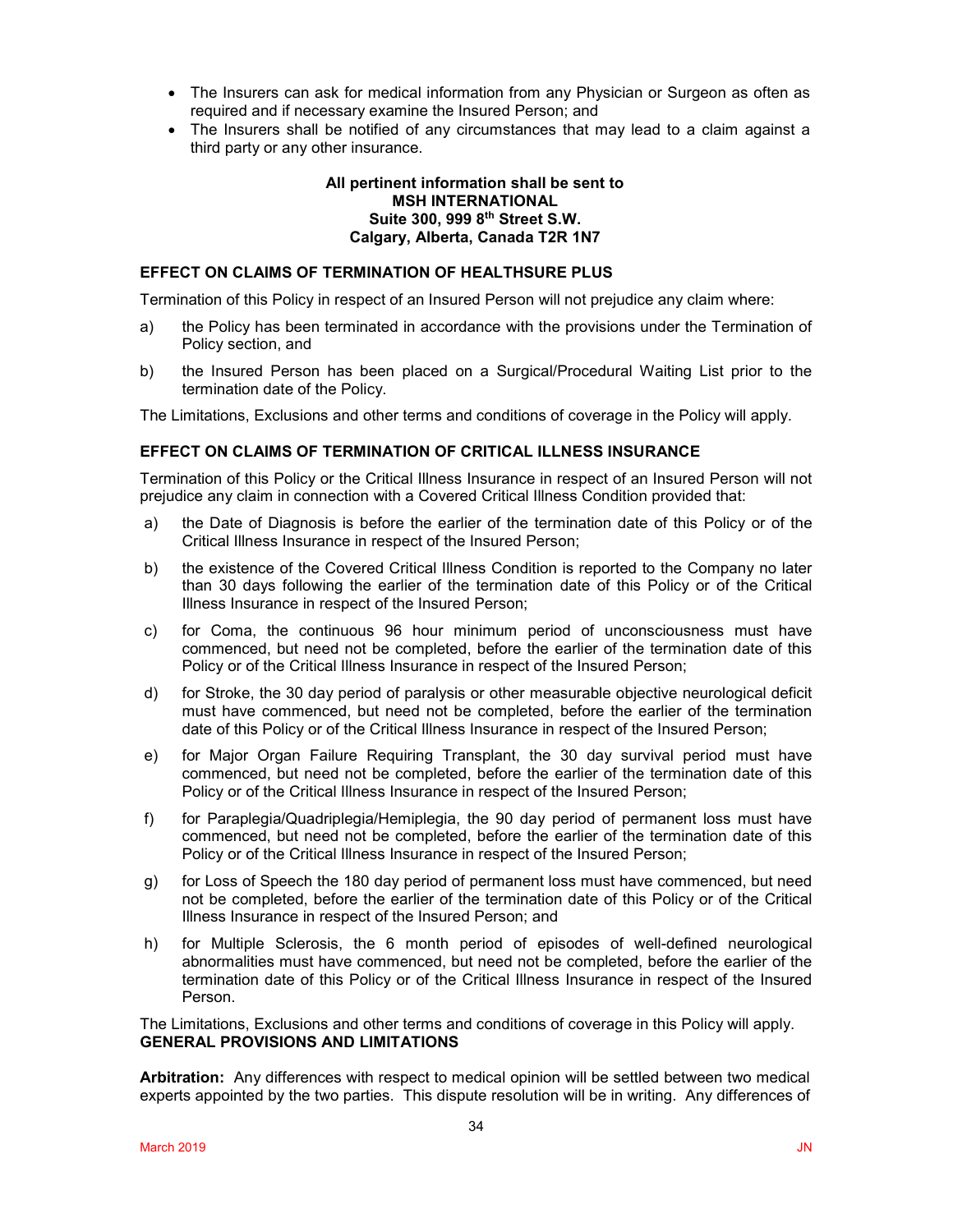opinion between the two medical experts shall be referred to an umpire who shall have been appointed in writing at the outset by the two medical experts.

**Misrepresentation and Fraud:** All Benefits under the policy shall be voidable if the Insurer determines, whether before or after the loss, the Policyholder or Insured Person has concealed or misrepresented any material fact or circumstance concerning the policy or his / her interest therein, or in the case of fraud or false swearing by the Policyholder or Insured Person or if the Policyholder refuses to disclose information or permit the use of such information, pertaining to any of the Insured Persons under the policy. Where a Policyholder or Insured Person makes a material misrepresentation on the signed application form or enrolment form, this will be a breach of the duty of fair representation. In the event of a breach by the Policyholder the Insurer's liability will be suspended. Liability may be restored if the breach is remedied. In the event that the breach is not remedied or cannot be remedied, the Insurer's liability will remain suspended. Where the breach is remedied before a loss, the Insurer will pay the claim, if eligible and according to the terms of this policy. Where the loss occurs after a breach but before the remedy, the Insurer will not be liable for that loss and the Insured Person shall be solely responsible for all expenses relating to their claim, including Emergency Medical Evacuation costs.

Where this contract of group insurance, including renewals thereof, has been in effect continuously for two years with respect to an Insured Person, a failure to disclose or a misrepresentation of a fact with respect to that Insured Person does not, except in the case of fraud, render the contract voidable with respect to that Insured Person.

Where an Insured Person wilfully makes a false statement in respect of a claim under this policy, the claim by the Insured Person will be invalid and the rights of the Insured Person to recover indemnity is forfeited and the Insured Person will be terminated from the plan at the time of the fraudulent act.

**Non-disclosure and Misrepresentation by the Insurer:** If the Insurer fails to disclose or misrepresents a fact material to the insurance, the contract is voidable by the Policyholder, but in the absence of fraud the contract is not by reason of the failure or misrepresentation voidable after the contract has been in effect for 2 years.

**Payment of Benefits:** The claims administrator will, on behalf of the Insurers, make payment to the Insured Person or legal representative or directly to the provider of treatment or services. Payment will be made in Canadian currency.

**Subrogation:** If an Insured Person suffers a loss covered under this policy, the Insurers are granted the right from the Insured Person to take action to enforce all the rights, powers, privileges and remedies of the Insured Person, to the extent of Benefits paid under this policy, against any person or organisation which caused such loss. Additionally, if no fault Benefits or other collateral sources of payment of expenses are available to the Insured Person, regardless of fault, the Insurers are granted the right to make a demand for, and recover those Benefits. If the Insurers institute an action, the Insurers may do so at its' own expense, in the Insured Person's name, and the Insured Person will attend at the place of loss to assist in the action. If the Insured Person institutes a demand or action for a covered loss he or she shall immediately notify the Insurer so that it may safeguard its' rights. The Insured Person shall take no action after a loss that will impair the rights of the Insurers.

## **STATUTORY CONDITIONS**

### **1.** 1. **The Contract**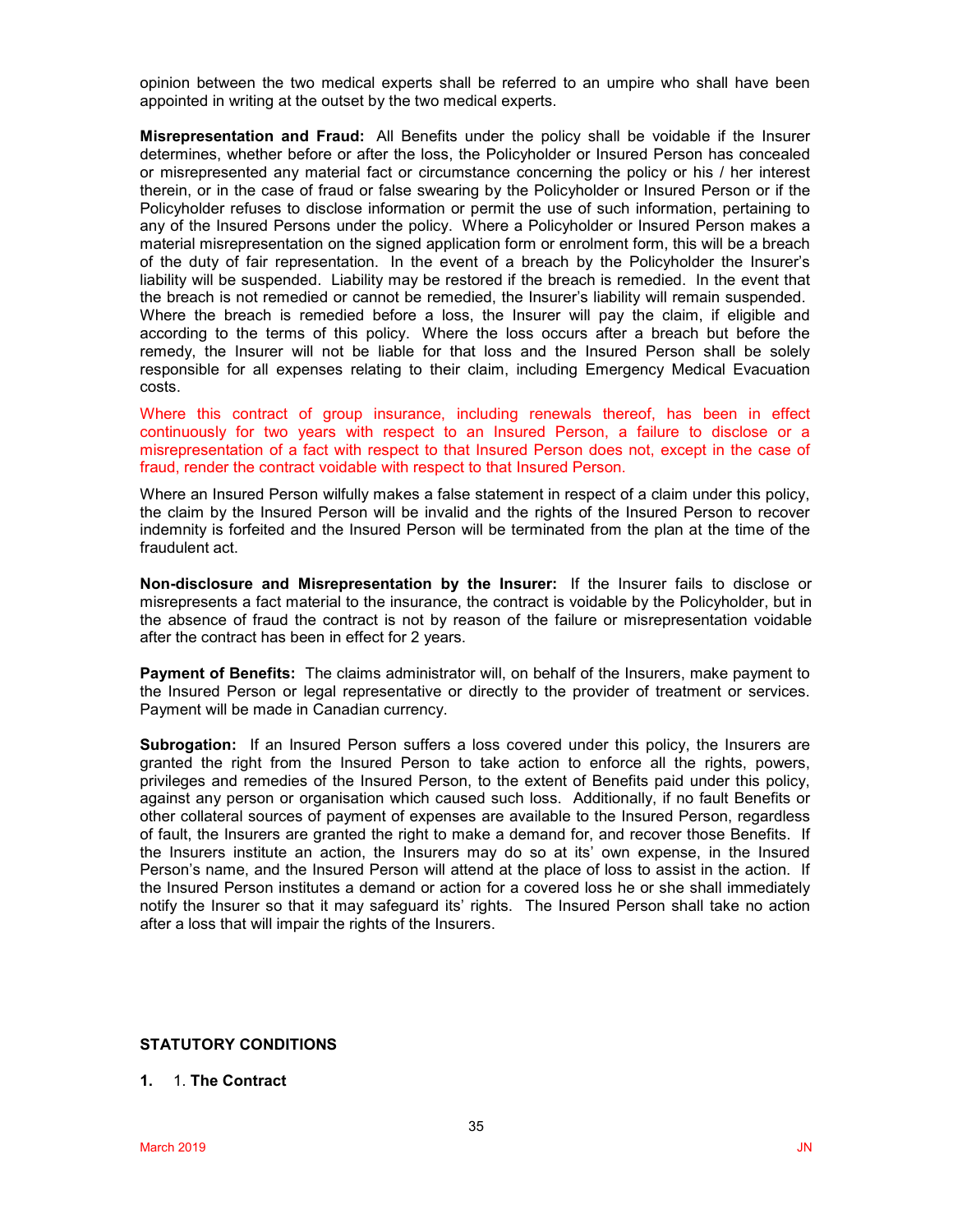The application, this policy, any document attached to this policy when issued, and any amendment to the contract agreed upon in writing after the policy is issued, constitute the entire contract, and no agent has authority to change the contract or waive any of its provisions.

## 2. **Waiver**

The insurer shall be deemed not to have waived any condition of this contract, either in whole or in part, unless the waiver is clearly expressed in writing signed by the insurer.

## 3. **Copy of Application**

The insurer shall, upon request, furnish to the insured or to a claimant under the contract a copy of the application.

## **2. Material Facts**

No statement made by the insured or person insured at the time of application for this contract shall be used in defence of a claim under or to avoid this contract unless it is contained in the application or any other written statements or answers furnished as evidence of insurability.

## **1. Material change in risk**

- 1. The policyholder must promptly give notice in writing to the Insurer or its agent of a change that is
	- (a) material to the risk, and
	- (b) within the control and knowledge of the policyholder.
- 2. If an Insurer or its agent is not promptly notified of a change under subparagraph (1) of this condition, the contract is void as to the part affected by the change.
- 3. If an Insurer or its agent is notified of a change under subparagraph (1) of this condition, the Insurer may
	- (a) terminate the contract in accordance with the Statutory Condition: termination by Insurer, **or**
	- (b) notify the policyholder in writing that, if the policyholder desires the contract to continue in force, the policyholder must, within 15 days after receipt of the notice, pay to the Insurer an additional premium specified in the notice.
- 4. If the policyholder fails to pay an additional premium when required to do so under subparagraph (3) (b) of this condition, the contract is terminated at that time and the Statutory Condition: termination by Insurer (2) (a) applies in respect of the unearned portion of the premium.

## **4. Termination by Policyholder**

The policyholder may terminate this contract by giving written notice of termination to MSH INTERNATIONAL (CANADA) LTD. by mail, fax, or email provided that notice is received at least 30 days in advance of the requested termination date. In the event that the notice is sent by mail, the notice must be mailed to MSH INTERNATIONAL (CANADA) LTD.

**MSH INTERNATIONAL 300, 999 – 8th Street SW Calgary, Alberta T2R 1N7 Canada**

### **5. Termination by Insurer**

The Insurer may terminate this contract by giving written notice of termination to the policyholder by mail, fax, or email provided that notice is received at least 30 days in advance of the requested